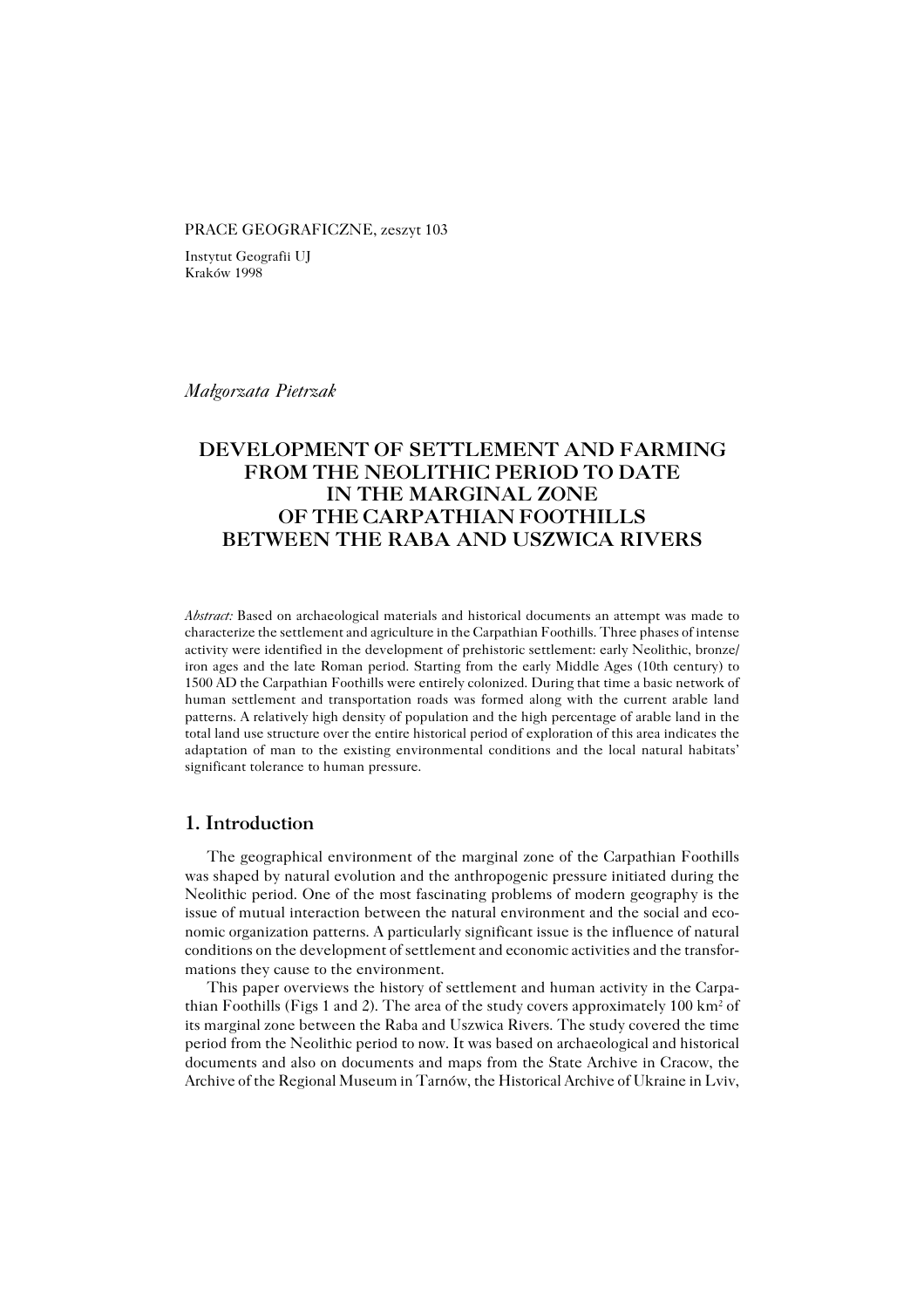Fig. 1. Study area: 1 − high mountains; 2 − mountains of intermediate and low height; 3 − uplands and foothills; 4 − intramontane and submontane depressions.

Ryc. 1. Obszar badań: 1 − góry wysokie; 2 − góry średnie i niskie; 3 − wyżyny i pogórza; 4 − kotliny przedgórskie i śródgórskie.

the Jagiellonian Library in Cracow, the Library of the Polish Academy of Sciences in Cracow, the Department of Land Survey and Cartography of the Municipal Office in Bochnia and data from the agricultural register carried out in 1988.

## **2. Prehistoric background of settlement**

### **2.1. Settlement during the Stone Age**

The beginnings of settlement in the marginal area of the Carpathian Foothills re− ach back to year 6000 BC (Hensel, Wiślański, 1979; Jodłowski, Skowronek, 1980) (Fig. 3, Tab. 1). First settlements of the comb pit pottery culture (KCWR) and the Lengyel−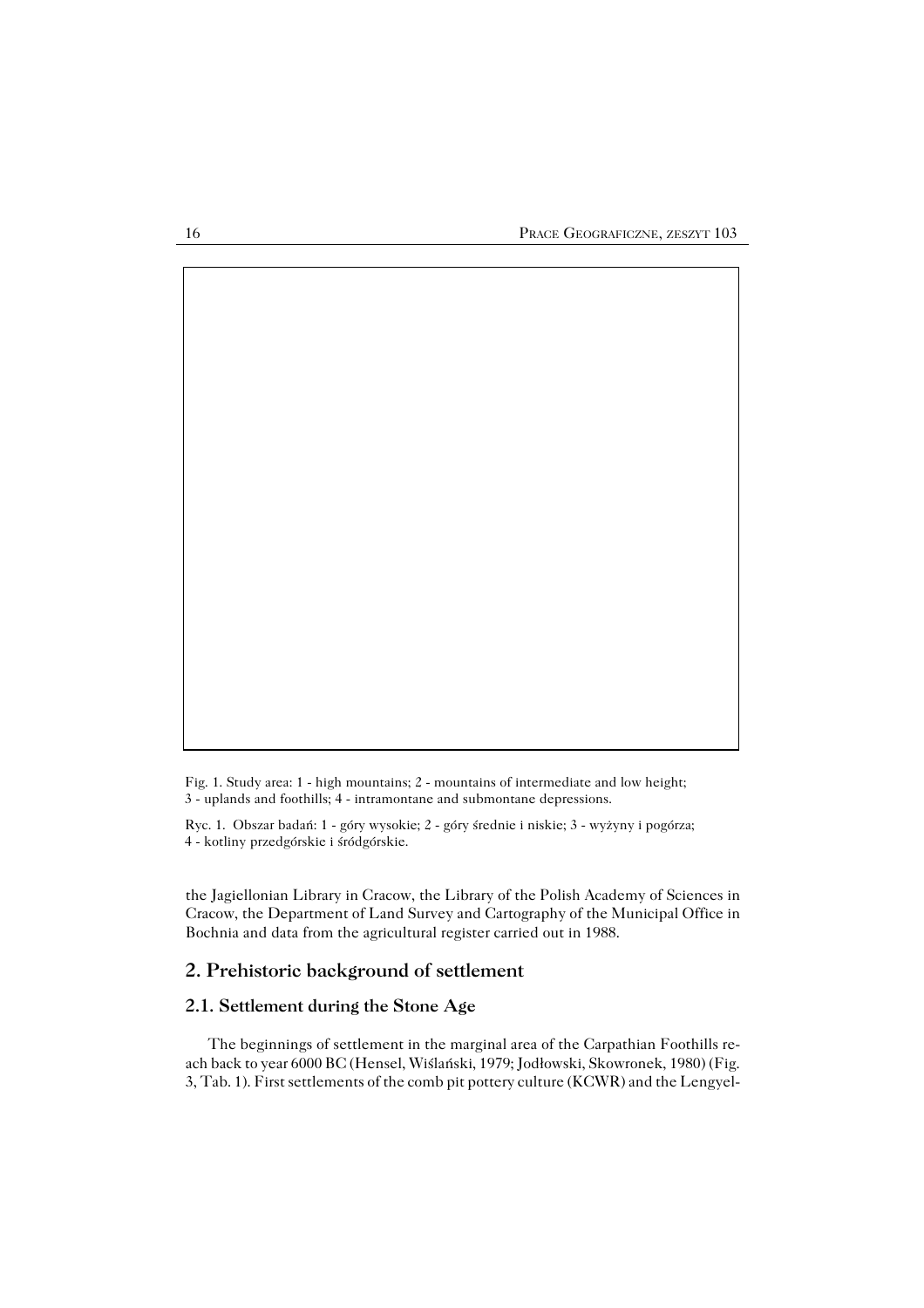Fig. 2. The ivestigated area on historical map by Rizzi−Zannoni (1772).

Ryc. 2. Obszar badań na mapie Rizzi−Zannoni (1772).

Rizzi−Zannoni Giovanni Antonio Battista, Carte de la Pologne divisee par provinces et palatinats et subdivisee par districts Construite d'aprés quntité d'Arpentages d'Obserwations et de Mesures prises sur les Lieux. Dediee á Son Altesse le Prince Prusse − Vindes Joseph Alexandre Jablonowski Palatin de Nowogrod Chevalier des Ordes du Saint Esprit, de l'Aigle blanc et de Saint Hubert Associé á l'Academie Royale des Sciences de Paris, ca. 1 : 690 000, Paris 1772, sheet 17, provided by the cartographic collection of the Jagiellonian Library, catalogue ref. No. 851, Atlases.

Polgar culture (KCL−P) appeared at the beginning of the Neolithic period. This popu− lation, originating from the Danubian areas, created a relatively dense settlement ne− twork, particularly during the early and mid−Neolithic (4500−3500 BC or 5300−4300BC) The populations of these two early Neolithic cultures initially carried out intense ve− getable production in alternating forest−fallow system, followed by bush−fallow and also household stock breeding (Machnik, 1987). This period was characterized by the grubbing of forests, setting arable fields in the cleared areas and shifting the cultures from site to site as soils deteriorated. Soils located on the borderlines between fertile lands and forests were particularly attractive to the comb−pit pottery culture popula− tions, as they provided additional food sources.

During the mid−Neolithic period, a population originating from the North Europe− an Lowland appeared in this area. These are traces of the funnel beaker culture (KPL), delimiting the maximum range of Neolithic settlements in the Carpathian Foothills area. The culture of funnel beakers was based on agriculture and seasonal animal bre− eding. This population initiated extensive culture of cereals in alternating scorched land−fallow system and pastoralism. This type of agricultural practice and technical innovations allowed penetration of a large area and expansion over the Carpathians. The long period of scorching cultures and the intense breeding of cattle, goats and sheep caused a decrease in the environment's productivity. Therefore seasonal migra−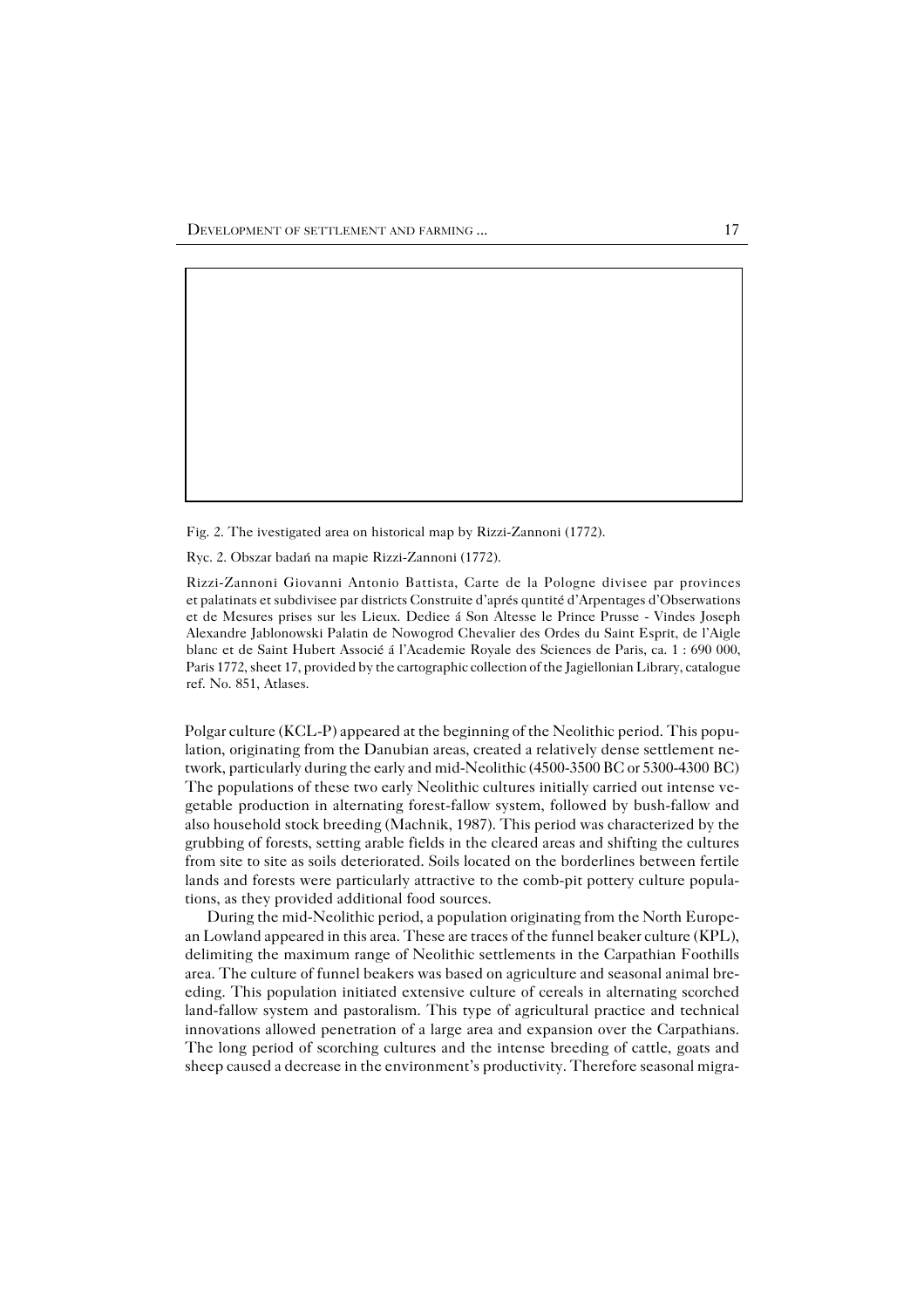Tab. 1. Chronology of prehistoric and early medieval settlement in the marginal zone of the Carpathian Foothills between the Raba and Uszwica Rivers.

Tab. 1. Chronologia osadnictwa prahistorycznego i wczesnośredniowiecznego na obszarze progu Pogórza Karpackiego między Rabą a Uszwicą.

| AGE                   | <b>PERIOD</b>                                                             | <b>CULTURE</b>                      | <b>SETTLEMENT</b>                                                                                                                                                                                                                                                                                                                                                                                | <b>ECONOMY</b>                                                                                                                                                                                                                                    |
|-----------------------|---------------------------------------------------------------------------|-------------------------------------|--------------------------------------------------------------------------------------------------------------------------------------------------------------------------------------------------------------------------------------------------------------------------------------------------------------------------------------------------------------------------------------------------|---------------------------------------------------------------------------------------------------------------------------------------------------------------------------------------------------------------------------------------------------|
| п<br>R<br>0<br>Ν      | Mid 13th century<br><b>EARLY MEDIEVAL</b><br>PERIOD<br>Mid 5th century AD |                                     | 10-mid 13th century,<br>$\bullet$<br>intensification of settlement,<br>formation of castles (Chełm,<br>Łapczyca), first towns (Bochnia),<br>villages start to be built along<br>roads or in oval and circular<br>patterns<br>8th-mid 10th century, scattered<br>$\bullet$<br>settlement<br>5th-8th cc., regress of settlement<br>invasion of the Hunnite tribes<br>causes a great migration wave | cultivation of a broad<br>$\bullet$<br>range of cereals<br>fruit and vegetable raising<br>intense exploitation of<br>$\bullet$<br>forests                                                                                                         |
| Α<br>G<br>E           | ROMAN PERIOD<br>Beginning of AD                                           | Przeworsk Culture                   | settlement on summit planes and<br>$\bullet$<br>terraces over flood plains<br>$\bullet$<br>settlements composed of several<br>cottages<br>small, open settlements (0.5-3<br>$\bullet$<br>hectares)<br>large settlements (up to 15<br>٠<br>hectares)                                                                                                                                              | economy based on<br>$\bullet$<br>agriculture (one-and two-<br>field systems and<br>conversion to a fallowing<br>system)<br>clearing and grubbing<br>techniques<br>significant role of animal<br>breeding<br>intense penetration of the<br>forests |
|                       | EARLY PREROMAN<br>PERIOD                                                  | Celtic-Przeworsk Culture            |                                                                                                                                                                                                                                                                                                                                                                                                  |                                                                                                                                                                                                                                                   |
|                       | 200 years BC                                                              | Celtic Culture                      | $\bullet$<br>regress of settlement due to the                                                                                                                                                                                                                                                                                                                                                    |                                                                                                                                                                                                                                                   |
|                       | CELTIC PERIOD<br>400 years BC                                             | Lusatian Culture                    | invasion of Scythian tribes<br>settlement of the summit p[lanes<br>$\bullet$                                                                                                                                                                                                                                                                                                                     | the Lusatian Culture<br>$\bullet$                                                                                                                                                                                                                 |
|                       | HALSTAT PERIOD                                                            |                                     |                                                                                                                                                                                                                                                                                                                                                                                                  | population was mainly<br>involved in land cultivation.                                                                                                                                                                                            |
|                       | <b>BRONZE AGE</b>                                                         |                                     | open settlements of rural type<br>$\bullet$                                                                                                                                                                                                                                                                                                                                                      |                                                                                                                                                                                                                                                   |
|                       | 1800 years BC (2200 years BC)<br>LATE NEOLITHIC                           | <b>Corded Pottery Culture</b>       | formation of castles (Kopaliny)<br>$\bullet$<br>lack of permanent settlements                                                                                                                                                                                                                                                                                                                    | transformation of the<br>$\bullet$                                                                                                                                                                                                                |
|                       | 2500 years BC<br>(3200 years BC)<br>MIDDLE NEOLITHIC<br>3500 years BC     | Radial Decorated Pottery<br>Culture | location of settlements in<br>naturally defensive places, on the<br>edges of summit ranges and on<br>isolated land elevations (Chełm)                                                                                                                                                                                                                                                            | environment caused by<br>economic activity resulted<br>in changes in human<br>activity patterns<br>pasture-type animal<br>breeding<br>economy based on<br>agriculture and animal<br>breeding                                                      |
| S<br>Т<br>0<br>N<br>E | (4300 BC)                                                                 | Funnel Beaker Pottery<br>Culture    | subsequent geographical areas<br>$\bullet$<br>included in the settlement and<br>economic penetration zone<br>formation of small, medium-sized<br>٠<br>and large settlements (several<br>dozen hectares)                                                                                                                                                                                          | economy based on<br>$\bullet$<br>agriculture and semi-<br>nomadic animal breeding<br>large arable fields situated<br>$\bullet$<br>near the settlements and<br>on distant summit planes<br>grubbing                                                |
| A                     |                                                                           | Lengyel-Polgar Cycle                | settlement of the summit planes<br>٠<br>$\bullet$<br>increase in the size of existing<br>settlements and creation of<br>subsidiary settlements                                                                                                                                                                                                                                                   | arable land located in river<br>valleys and summit areas<br>arubbina<br>$\bullet$<br>$\bullet$<br>great significance of salt<br>production                                                                                                        |
| G<br>E                | EARLY NEOLITHIC<br>4500 years BC<br>(5300 years BC)                       | Comb-Pit Pottery Culture            | settlement of the summit planes<br>٠<br>settlements located on the edges<br>of forests and areas with fertile<br>soils<br>range of direct activity of the<br>settlement (from 0.5 to 3-5<br>hectares)                                                                                                                                                                                            | $\bullet$<br>clearing of forests<br>animal breeding (in the<br>$\bullet$<br>settlement zone)<br>migration caused by the<br>degradation of soils<br>gathering, hunting and<br>$\bullet$<br>fishing                                                 |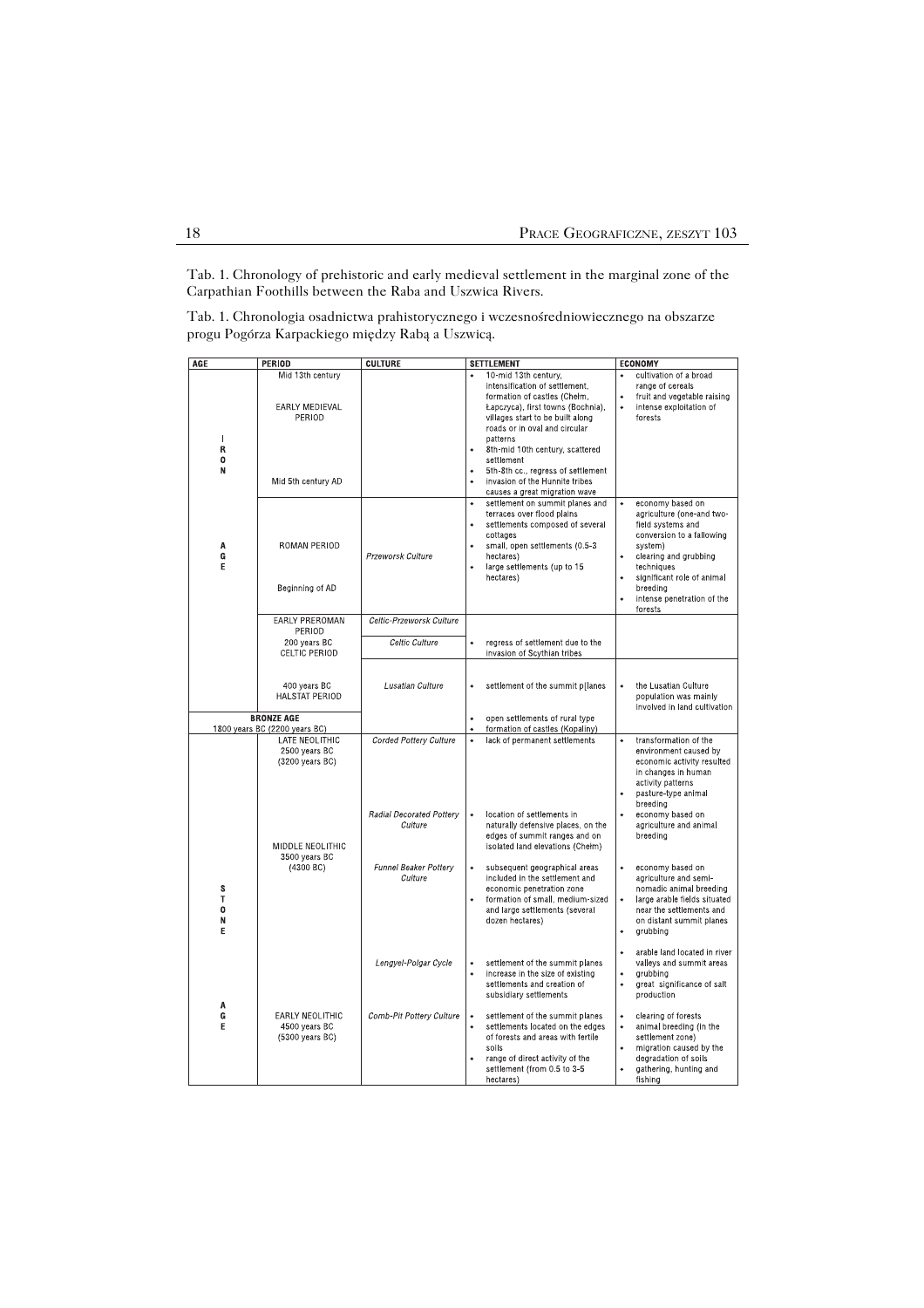ting pastures became a necessity. Finally this population split into two groups, one carrying out ve− getable production in an alterna− ting ploughing−fallow system and a nomadic shepherding popula− tion.

Later, the radial decorated pottery culture (KCP) appears with intense farming using the al− ternating ploughing−fallow system and pastoralism (Kruk, 1980). Such a cohabitation of different cultural groups was possible thanks to the fact that they occu− pied different habitats and carried out different activities. Such a si− tuation probably allowed various types of contacts and links leading to the interpenetration of cultu− res. The variety of materials used for tool making is evidence of the intense contacts of populations cohabiting this area and other parts of the region (maybe an exchange−based salt trade). An important fact is that the local sa− line sources were continuously exploited starting from the begin− ning of the Neolithic period (Jo− dłowski, 1980). The lack of per− manent settlements from later ti− mes and the distribution of burial sites suggest the appearance of groups of nomadic shepherds. Shepherding linked with a noma− dic lifestyle is usually related to the corded pottery culture (KCS) from the late Neolithic.

The number and location of archaeological vestiges indicate a dense and permanent Neolithic settlement in this area. The com− parison of archaeological sites



Ryc. 3. Rozmieszczenie stanowisk archeologicznych na obszarze progu Pogórza (na podstawie dokumentacji AZP wykonanej przez Ryc. 3. Rozmieszczenie stanowisk archeologicznych na obszarze progu Pogórza (na podstawie dokumentacji AZP wykonanej przez A. Ceterę i J. Okońskiego - treść zgeneralizowano). A. Ceterę i J. Okońskiego − treść zgeneralizowano).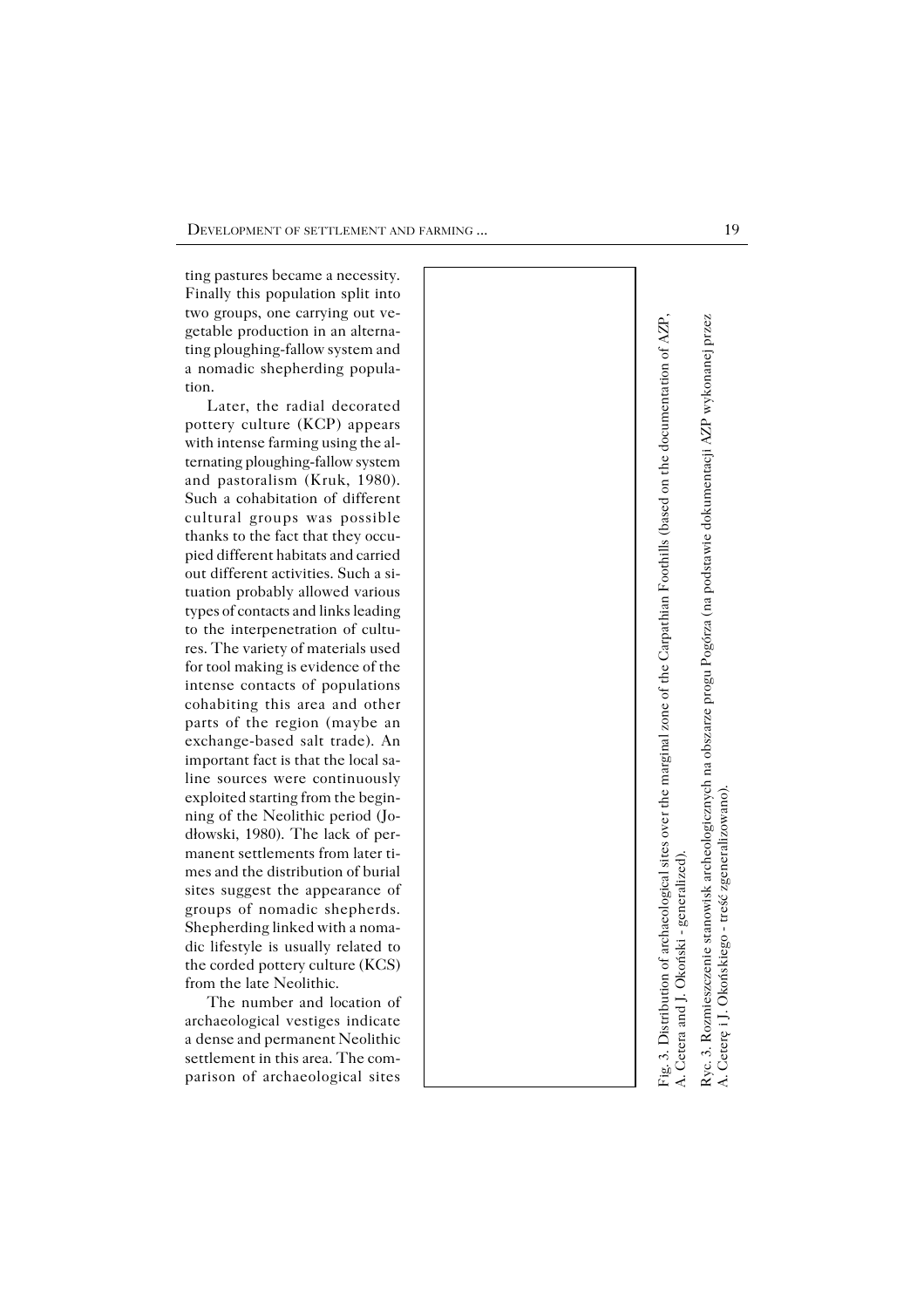from the Neolithic and later periods confirm the presumed high mobility of the Stone Age populations and their ability to adapt to different environmental conditions (Ry− dlewski, Valde−Nowak, 1979). The maximum range of Neolithic penetration is indica− ted by the traces of the funnel beaker pottery culture (KPL) occurring almost over the entire marginal area of the Carpathian Foothills. The most intense settlement occur− red between 4500 and 3500 BC or about 5300−4300 BC (Hensel, Wiślański, 1979). Neolithic settlement was mainly concentrated in flat areas of the summit planes, rela− tively close to water courses. The settlements probably occupied areas of between 0.5 and four to five hectares.

The characteristic features of this period are the time−sequencing of cultures, the relative continuity of the settlement, the general knowledge of land culture and ani− mal breeding practice (quite early first attempts of animal−driven ploughing appeared along hoeing techniques) and the uninterrupted exploration of the foothill area. Besi− de from the continued search for new land for culture and pastures, the populations returned to previously−exploited and abandoned land plots. The settlement patterns became more and more stable. New production skills − pottery, weaving, copper smel− ting and salt processing favoured intertribal contacts (Leciejewicz, 1989). The pene− tration of Neolithic cultures into a primary landscape and the destruction of the natu− ral vegetation cover caused a change in the landscape and initiated the denudation processes which have continued and gradually intensified until the present (Klimek, 1987; Maruszczak, 1988; Starkel, 1988; Kalicki, 1977). Forms such as basins, open spa− ces, ravines, gullies and pits are younger than the archaeological sites from the Neoli− thic period (Kruk, 1973). During the time period between 3500 to 1800 BC (or 4300 to 2200 BC) settlement regressed considerably.

#### **2.2. Settlement during the Bronze and Iron Ages**

The application of bronze (alloy of copper and tin) for the manufacturing of tools and weapons resulted in significant cultural and economic progress. The limited di− stribution of copper and the processing of bronze by wandering craftsmen led to the integration of populations and the formation of a relatively stable Lusatian culture. This was reflected in the stabilization of settlement, demographic growth and the appearance of social stratification (Leciejewicz, 1989). A discernible development of settlement in the Foothill area occurred between 1300 and 400 BC, and it is linked with Lusatian culture. The main occupation of this population was land cultivation, which resulted in a stable and sedentary lifestyle (Gedl, 1975). Animal breeding (ho− usehold scale) played an auxiliary role. Food sources were complemented by hunting, fishing and gathering. The population of the Lusatian culture inhabited rural settle− ments of open type. Similarly to the Neolithic period, settlements were sited on land elevations. The maximum range of influence of the Lusatian culture occurred at the end of the bronze age and beginning of the iron age but it was not as wide and intense as the human settlement during the Neolithic period (Rydzewski, 1986). As a result of social and economic development and probably due to threats from the Scythians, the settlements started to bear a defensive character (a typical example is the *grodzisko*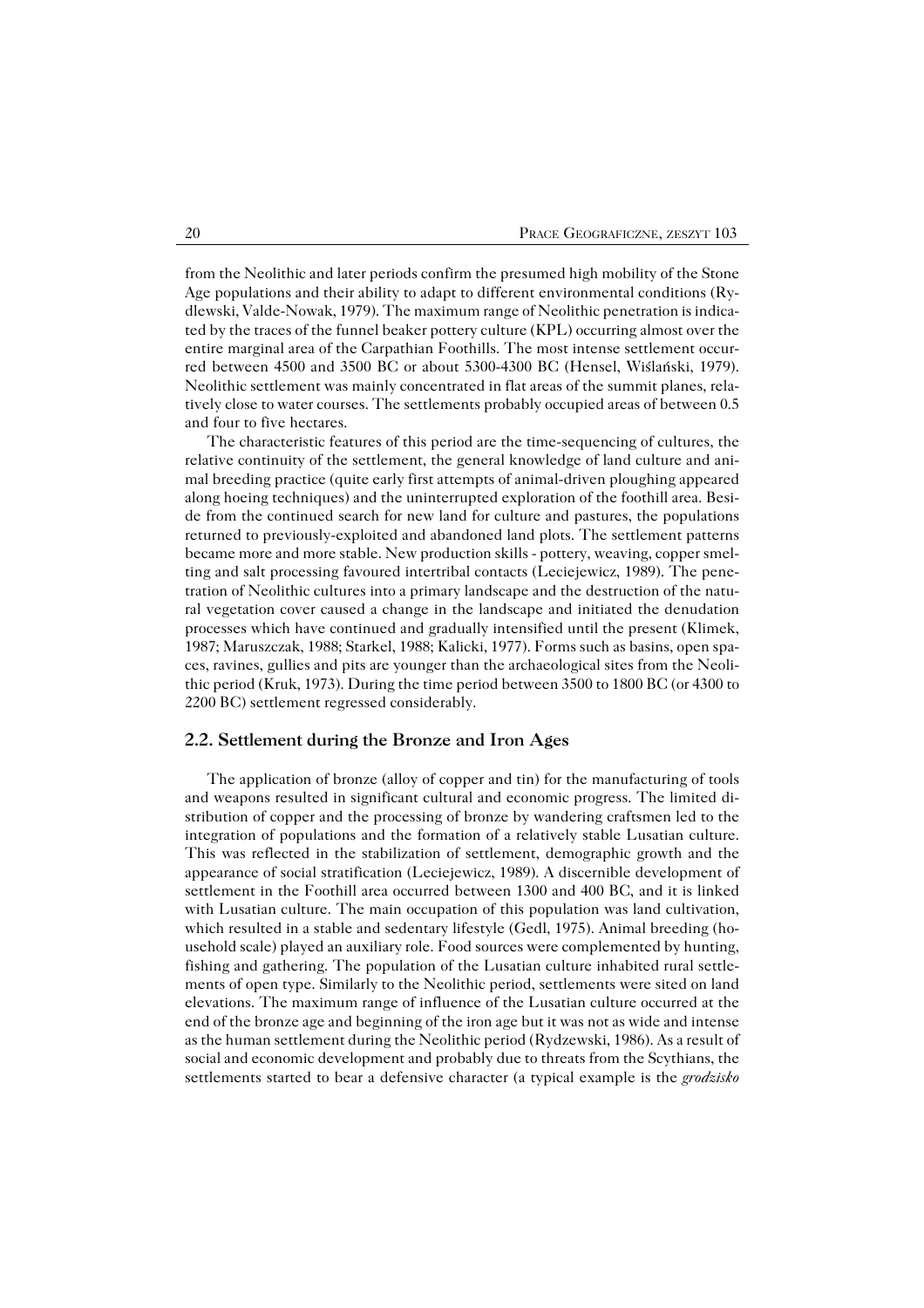(town−castle) in Kopaliny, located on a headland−shaped elevation). The creation of town−castles resulted in differentiation of the layout and size of the settlements. They were sited in naturally defensive places (such strategic locations were also used during the Middle Ages). The final phase of the Lusatian culture is linked with a 200−year period of decrease in population in this area. Very few monuments of the Celtic−Prze− worsk culture from the early phase of the preroman period (approx. 200 BC − begin− ning of our era) were found in this area (Cetera, Okoński − unpublished information).

The final stage of prehistoric settlement occurs during the period of Roman influ− ence (beginning of our era − 400 AD) and it is linked with the Przeworsk culture. The influence of the highly−developed Celtic and Roman cultures caused significant tech− nical and economic progress and also affected the social structures (Wielowiejski, 1981). This mainly included a massive popularization of iron (the basic material for tools and weapons) smelting, progress in agricultural practices, introduction of new techniques in many sectors of production (wood, metal and stone processing), development of craft specialization and commercial exchange. The level of social and economic deve− lopment undoubtedly influenced the settlement patterns. The Przeworsk culture is linked with maximum expansion and population density in the area of the Carpathian Foothills. The peak period of prehistoric settlement took place between 180 and 400 AD (Cetera, Okoński, 1993). The population of the Przeworsk culture not only coloni− zed hills and elevated parts of the summit planes but also the edges of flood plains.

The number and distribution of settlement sites indicates an active relationship with the natural environment, making use of all the available and even less favorable settlement sites. The sizes of settlements varied between 0.5 and one to three hecta− res, sometimes reaching fifteen hectares. The dominant type was an open layout of regular shape and structure. The characteristic feature of the Przeworsk culture is the mixed economy (Rydzewski, 1986). The population was mainly involved in nomadic agriculture based on the system of one or two alternating land patches and scorching. Later, the agriculture switched to an alternating ploughing−fallow system. Different systems were applied in fields located near the settlements and those occasionally cultivated in open spaces of the forest. The breeding of cattle, pigs, sheep and horses played a comparable role. Because of the high population numbers hunting was a si− gnificant source of food, causing intensive penetration of the nearby forests. Numero− us archaeological excavations (including Roman coins and other artifacts) confirm the existence of commercial contacts of these areas with the Roman provinces till the 4th century (Cetera, Okoński − unpublished information).

Settlement regressed at the beginning of the 5th century. The scope of the archa− eological investigations to date and the fact of numerous population migrations in the 5th and 6th centuries does not allow a detailed characteristic of the Roman−related culture transformation in the Slavonic culture to be formulated (Leciejewicz, 1989). The most certain fact is that there were no significant changes in the structure of the basic sectors of economy. Both at the beginning of our era and in the early Middle Ages the structure of agriculture and breeding was quite similar. The range of settle− ment was identical. Former organizational structures collapsed, which resulted in a general decline of living standards (Leciejewicz, 1989).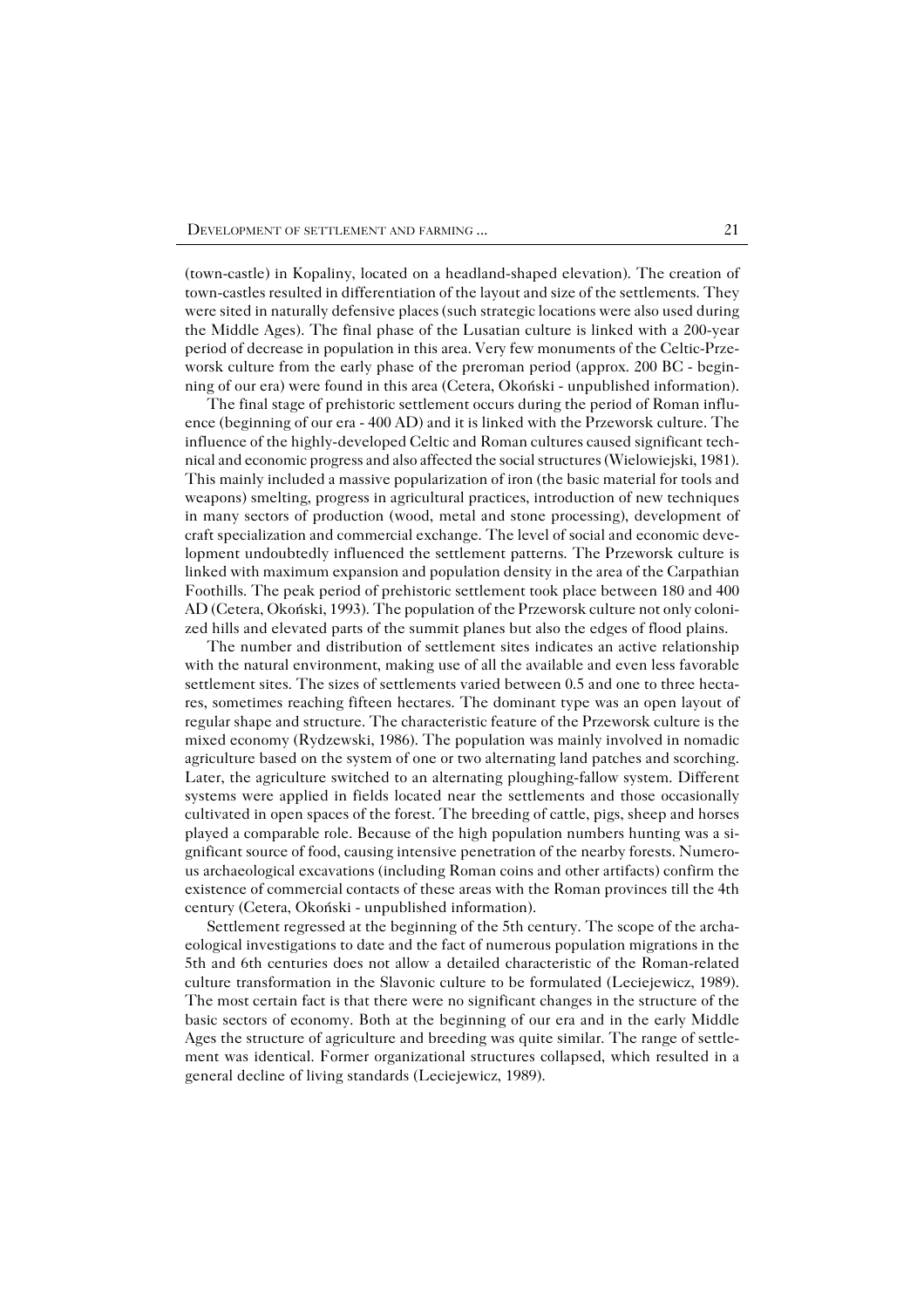The first historical note on the Slavs was written by Jordanes (a Latin historiogra− pher from the 6th century). He indicates the Slavic ethnic origins of the tribes of Sclavins, Ants and Wends (Macinskij, Tichanova, 1976). According to the relation of Jordanes the Sclavins occupied the areas between the lower course of the Danube River and the Dniester, reaching the sources of Vistula River along the Carpathian Mountains. The territory of the Ants stretched between the Dniester and the Dnie− per. Written sources do not provide a clear picture of the ethnic situation of the Polish territory during the Roman period (Godłowski, Kozłowski, 1985). At present, some Polish archaeologists are opposed to the idea of autochtonic character of the Slavic tribes. They suggest that the basins of Oder and Vistula Rivers were home to different ethnic elements. They do not believe in the existence of language ancestors of the Slavic tribes before the great migration (Godłowski, Kozłowski, 1985). The difficul− ties in characterizing the early Slavic tribes and in describing the process of the forma− tion of a Polish state also arise in the Carpathian Foothills area. The lack of archaeolo− gical material does not allow the history of settlement and economy to be recreated for the period between the 5th and 7th century (Cetera, Okoński − unpublished informa− tion).

The changes in the culture and settlement patterns were linked with the great migration of populations across the Polish territories. It is supposed that this period was characterized by a decrease in settlement activity and by the succession of forests over prehistoric arable lands.

#### **2.3. Settlement in the early Middle Ages**

The next phase of intense settlement expansion occurred during the early Middle Ages, starting from the 7th century to the first half of the 13th century. The distribu− tion of the archaeological sites indicates that the expansion of settlement was initiated during the 7th century. The development of early medieval settlements was depen− dent on favorable relief, type of soil, course of commercial tracts and occurrence of saline sources. It was also reflecting the river network. The period between the 7th century and the first half of the 9th century was characterized by weak and scattered settlement (e.g. the open settlement site in Łapczyca from the 7th century). A strong intensification of the settlement, putting an end to the former deep regress, occurred after the demographic boom during the late Roman period. It took place between the first half of the 9th century and the first half of the 13th century. In the development of settlement forms, an important role was played by strongholds. They were sited in naturally defensive (rivers bends, isolated hills) or politically and economically strate− gic locations (commercial tracts, deposits of natural resources). Strongholds are linked with the first towns, established thanks to progress in social, economic and political relations. The early 9th century saw the beginning of the decline of tribal rampart settlements and of creation of a new administration by the Piast dynasty (Żaki, 1974).

The decisive factor for the significant economic progress during the early Middle Ages was the popularization of new forms of farming and breeding practices and the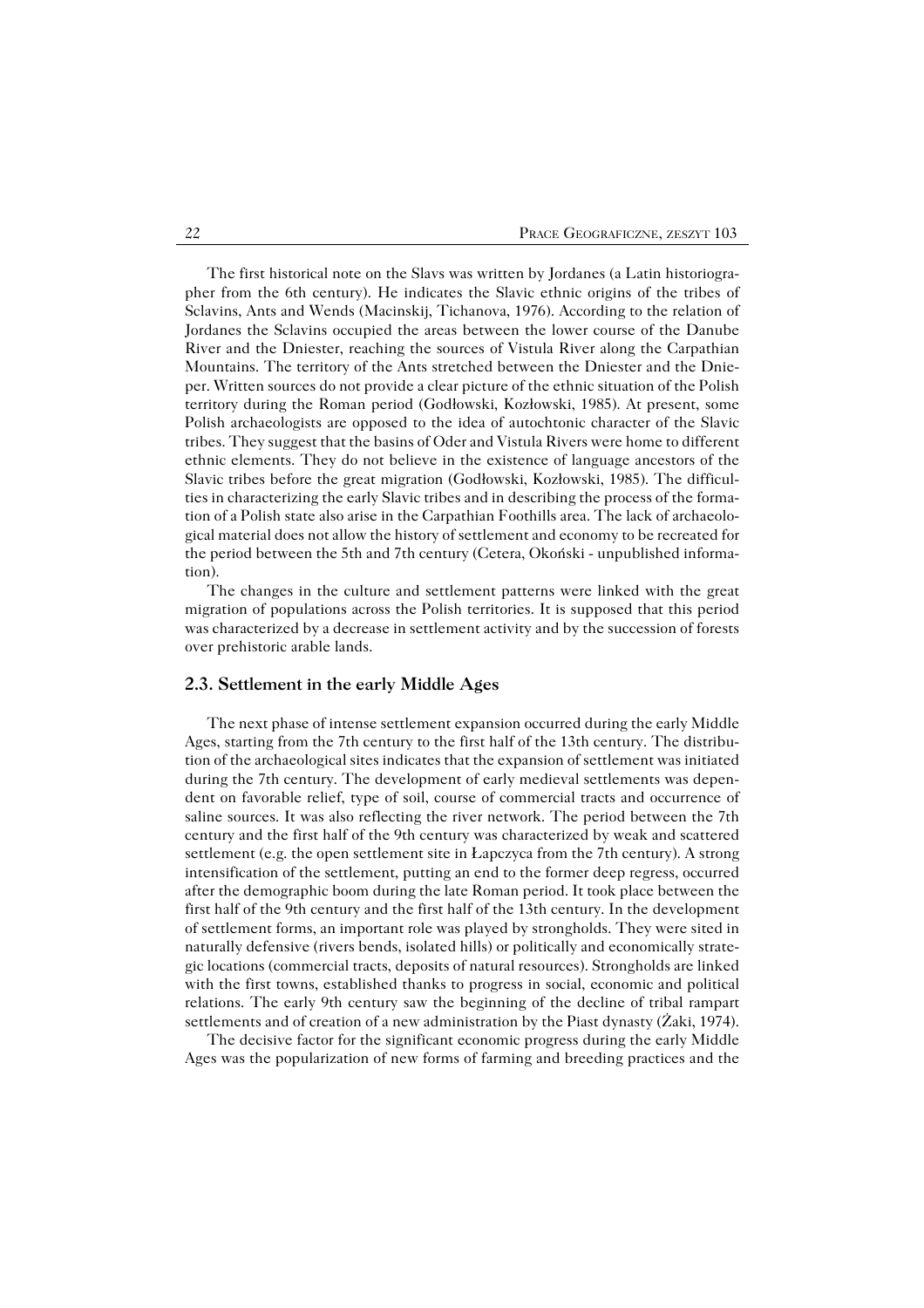application of iron tools and weapons. The progress was especially evident in the craft production: metallurgy, smithing, casting and pottery. This resulted in a significant revival of commercial contacts. Starting from the mid−10th century all the cultural, social and economic transformations resulted from the creation of a new feudal state system (Żaki, 1974).

The area of the Carpathian Foothills was part of the Cracow castellany. The archa− eological studies to date confirm the existence of a network of several (to a dozen) settlements connected by economic and social links with a central unit in Chełm (Jo− dłowski, Skowronek, 1980). The importance of Chełm was due to its location on the commercial tract from Hungary to Bochnia and Cracow. The increase in the importan− ce of Łapczyca occurred as a consequence of the exploitation of its saline sources. The taking over of the central function by Bochnia occurred after the discovery of impor− tant underground deposits of salt. At the end of the 12th century the settlement wave expanded towards the upper zones of the Carpathian Foothills (Jodłowski, Skowro− nek, 1980). The oldest type of rural settlement was a cluster of estates with a pat− chwork of fields. Typical villages were circular or oval in shape (which was a defensive layout). Another typical Slavic village layout was based on the axis of the road. Villages built within a net of intersecting roads were not always adapted to the natural landsca− pe. They were set up by populations coming from areas where this form of settlement was dominant (Zaborski, 1926). It is also supposed that there were some periodical hamlet−settlements. The Tartar invasion during the 8th century caused an other re− gress in settlement.

A. Żaki (1974) and L. Leciejewicz (1989) give interesting estimates of the range of human activity and population density in the Little Poland (Małopolska) area during the Middle Ages. Their tentative estimates assume that until the 10th century about 6% of the entire region was economically exploited, whereas during the 10th century economic activities covered 24% of the region (Leciejewicz, 1989). This was the con− sequence of a shift from intense "gardening-like" farming (limited in terms of space) to a more extensive pattern. The initial phase consisted of scorching, followed by alternating ploughing−fallow culture system (after the impoverishment of the soil, the field was used as a fallow pasture and then reused as arable land). Archaeological stu− dies identified a broad range of cereal cultures such as wheat, barley, millet, rye, oat and also the presence of gardening and fruit−growing. The most commonly grown vegetables were the turnip, carrot, onion and cucumber. The most typical fruit were pears and apples and occasionally peaches, grapes and walnuts (Dobrowolska, 1961). Other significant sources of food were stock raising, gathering and hunting. Generally this period is characterized by broad exploitation of forests (joinery, carpentry, coope− ring, birch tar making). It is estimated that Sandomierz Forest, connected to the Nie− połomice Forest near Cracow, covered approximately 2,500 km<sup>2</sup>. The Carpathian Forest, stretching along the southern border of Little Poland covered at least 7,500 km<sup>2</sup> . The existence of large forest complexes significantly affected the diversity of popula– tion density. Excluding the forest areas, the population density index for Little Poland was 4.7 per km<sup>2</sup> in 1000 AD (Żaki, 1974).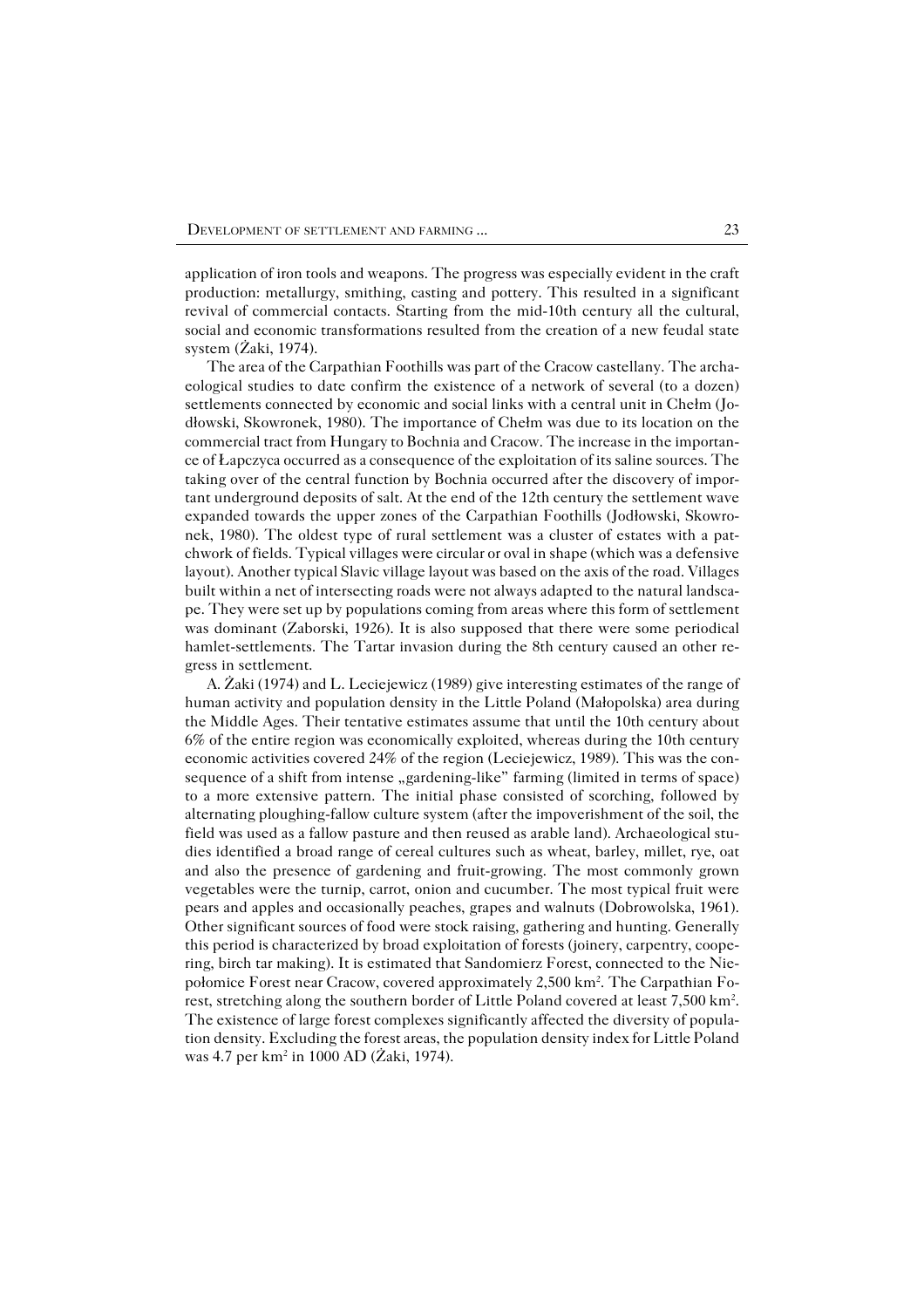#### **3. Historic and present pattern settlement**

### **3.1. Settlement during the Middle Ages**

Based on the first written documents, the development of settlement in the Carpathian Foothills can be divided into four discernible stages of intense colonization (Ma− teszew, 1980).

The first stage covers the oldest settlements mentioned in historical sources befo− re 1250, which is the beginning of colonization according to German law. The oldest type of rural settlements are the circular, oval and linear villages (Zaborski, 1926). Villages probably did not have strictly delimited borders, especially from the side of the adjacent forests. Agricultural practices were most frequently based on fallows and alternating two−field systems. The characteristic layout of the fields was similar to a checker−board. Arable lands did not cover the entire village area. Between particular fields there was enough room for a boundary balk and suitable access (Bujak, 1905).

The second period (from 1250 to 1333) is terminated by the death of the king Władysław Łokietek and the end of the provincial partition. At this time the popula− tion of Little Poland dropped by about one third (because of the Mongolian invasion in 1259). This stage was dominated by the German law−based colonization. The pro− cedure applied involved land improvement and clustering and eliminated the former agricultural system. The characteristic feature of 'German' colonization was the intro− duction of a three−field system. The other new element in the rural landscape was the communal pasture. Parish, village administrator's and peasant's land was allocated in old and new villages (Mateszew, 1980). The shift from fallow and two−field systems to the three−fields practice, covering the total area of arable lands, regulated the settle− ment structure. The newly-located villages were usually based on a "chain" layout (Zaborski, 1926) with houses sited along the road, in regular intervals. Usually the house of the land owner was built on the road side of the field, and arable land stret− ched in a narrow strip from the house towards the forest. In some locations, such a land pattern, being a relic of the Middle Ages, altered by the increase in population density and the parcelling out inherited land, survived to date.

The third period of intense settlement in the Carpathian Foothills, linked with political stabilization and economic growth, occurred during the reign of King Kazi− mierz Wielki (Casimir the Great) between 1333 and 1400 AD. The three−field system dominated the agriculture and the legal status of towns and villages was based on German law locations. This was reflected in the intensification of agricultural produc− tion, development of the crafts and trade and also growth of the population. An adequ− ate determination of population density in small settlement areas is very difficult. Taking into account the number of settlements and assuming certain default values (5.5 people per family, 70−80 inhabitants in a village) the average population density of the area investigated was  $18$  per km<sup>2</sup>. Bochnia has been excluded from this estimation. In the 14th century this town, with its 2,500 inhabitants, counted as a city; the same group included Cracow, Sandomierz, Kazimierz and Nowy Sącz (Ładogórski, 1958). The average population density in Little Poland was approximately 6.6 per km<sup>2</sup>, and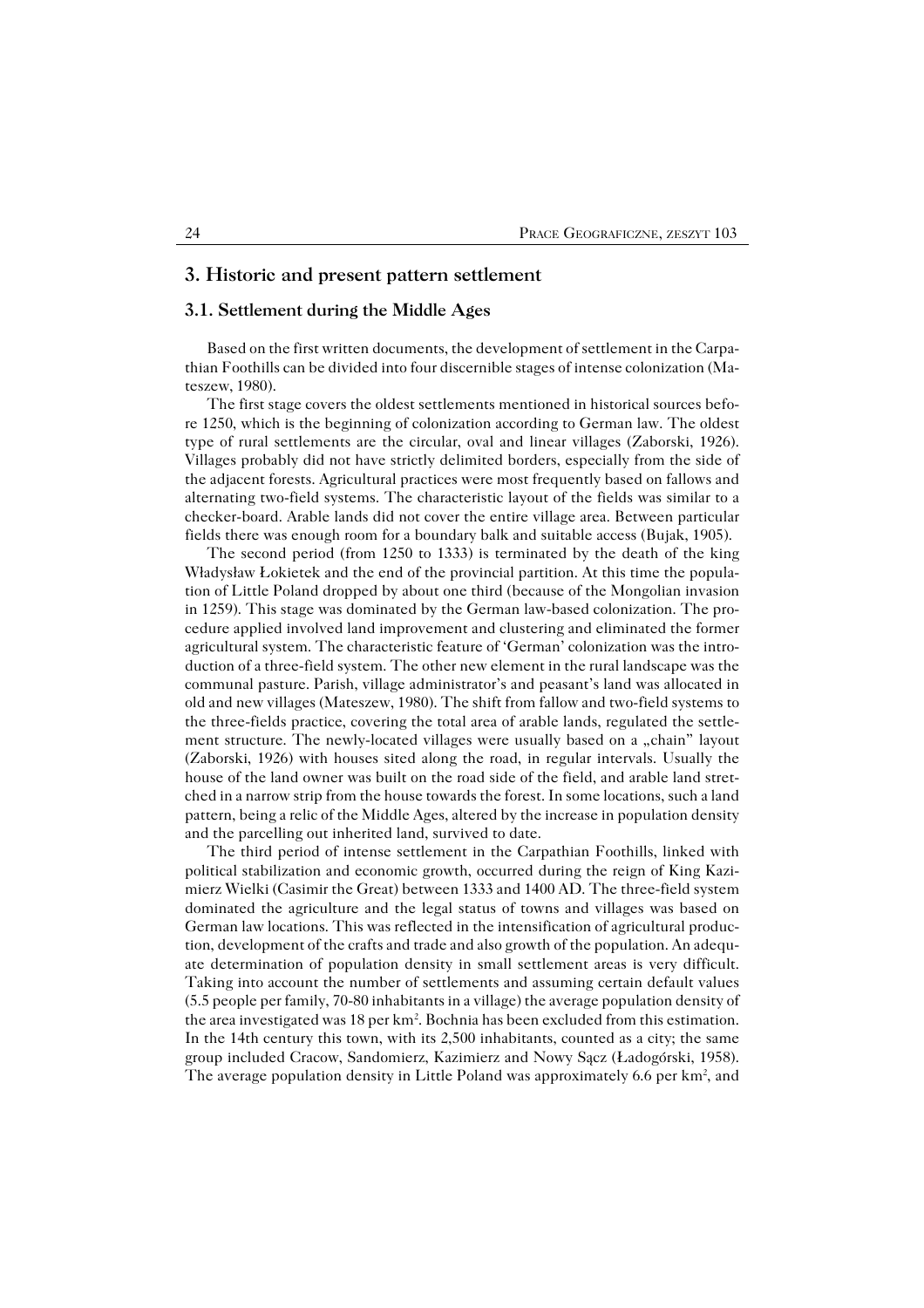in strongly urbanized areas such as the Cracow region, it reached 20 per km<sup>2</sup>.

During the fourth period, between 1401 and 1500, the progressing intensification of settlement mainly focused on the expansion of existing villages, creation of ham− lets, farms and milling colonies (not on the creation of new settlements).

The number and distribution of main population concentrations in the 15th centu− ry compared to the later periods and modern times indicates that the medieval settle− ment activity terminated the human expansion process in this area. The basic church and state administration structures were also formed during the Middle Ages.

From the 10th to the 15th century 29 settlement concentrations were formed in the area of the Carpathian Foothills (including those which constituted an autonomo− us economic complex, had their own individual name and were mentioned in histori− cal sources) (Figs 4−9). These were:

- settlements created before 1250: Bochnia, Babica, Dziedzictwo Wincentego, Chełm, Łapczyca, Kolanów, Dołuszyce, Brzeźnica, Łopianka and Nieszkowice Małe. settlements created between 1250 and 1333: the town of Bochnia, Gierczyce Dol− ne, Gorzków, Jasień, Kurów, Łazy, Wiśnicz Stary and Nieszkowice Wielkie. –
- settlements formed between 1333 and 1400: Siedlec, Mały Wiśnicz, Moszczenica, Dąbrowica, Biernaszowice, Książnice, Pogwizdów, Olchawa and Kobyle. –
- settlements created between 1401 and 1500: the Bucharka farm, Gierczyce split into Gierczyce Górne and Gierczyce Dolne and Poręba Spytkowska (in this case the determination of a precise date is not possible). –

Some of these settlements such as Biernaszowice (taken over by Nieszkowice), the Bucharka farm, Babice, Dziedzictwo Wincentego and Łopianka (taken over by Boch− nia) did not survive and lost their original names. The remaining villages are still the main settlement sites in the region. Time caused the expansion of these villages, the creation of numerous suburbs and some changes in the administrative borders. The average population density increased from 5 per  $km^2$  in 1250 to 31 per  $km^2$  in 1500.

Fig. 4. Medieval settlement in the marginal zone of the Carpathian Foothills − ownership structure and first reference in written sources.

Ryc. 4. Osadnictwo średniowieczne progu Pogórza Karpackiego − struktura własności i pierwszy zapis w źródłach pisanych.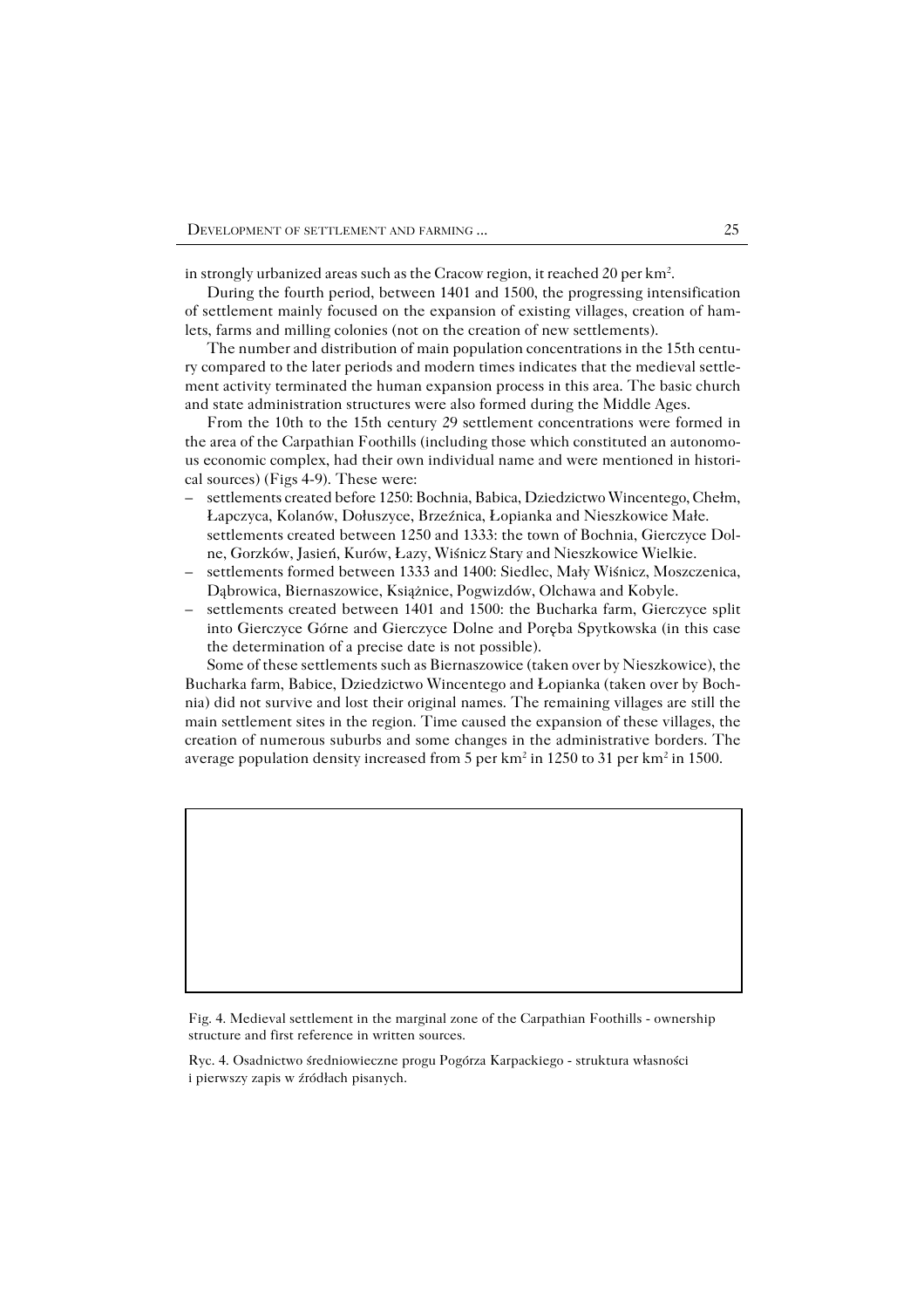26

, ZES<br>Fig. 5. Example of 'chain'settlement pattern − village of Brzeźnica. (Frame borders the area shown in fig. 6).

103Ryc. 5. Przykład łańcuchówki − Brzeźnica. (Ramka obejmuje obszar przedstawiony na rys. 6).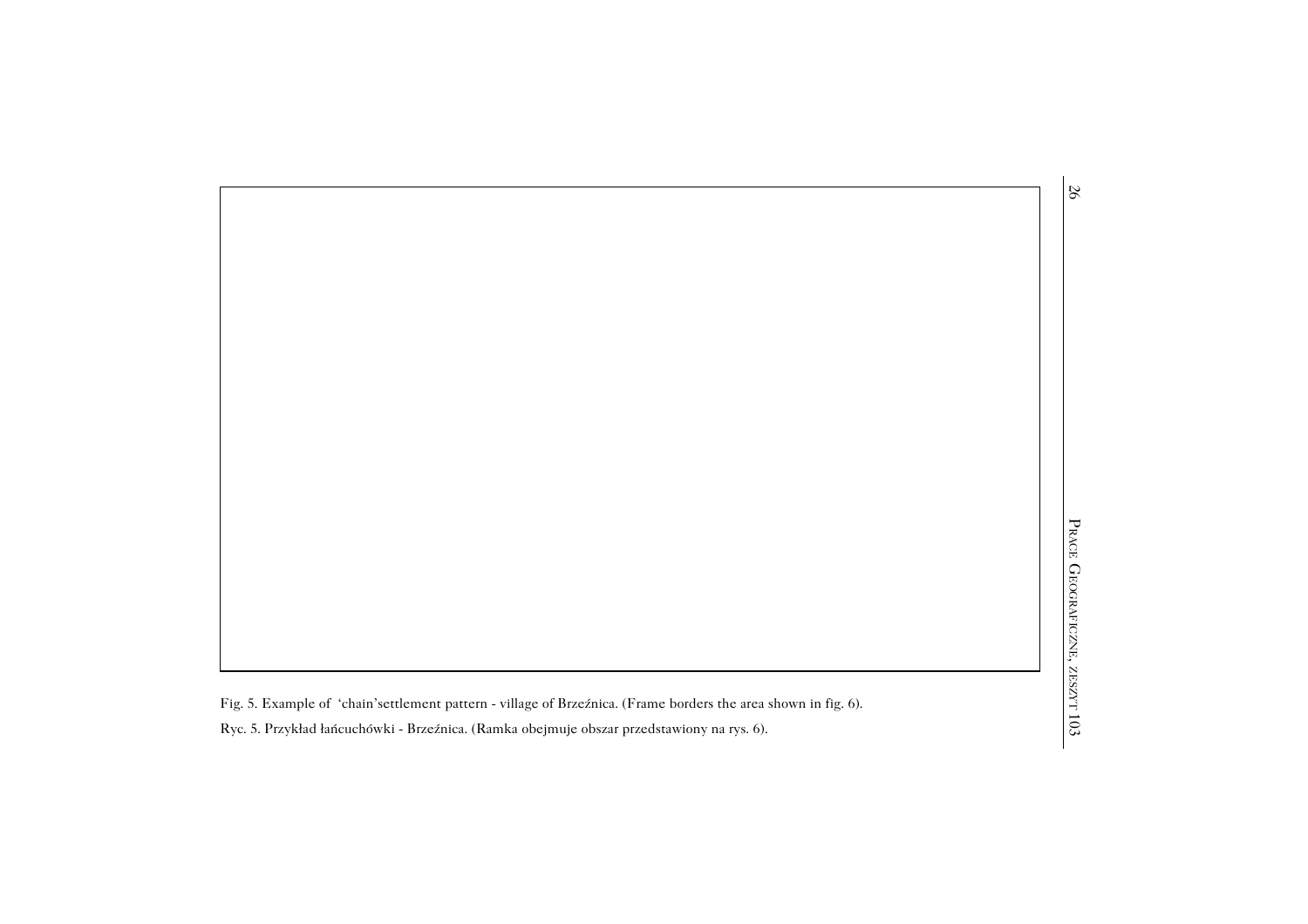The analysis of ownership structures provides some infor− mation on the historical condi− tion of the natural environment. First, a major part of the area was the property of kings and was covered by forests. It is es− timated that approximately 80% of the total area was fore− sts and natural meadows. It is known that forests became the official property of the dukes around the 13th century, when the scorching agricultural prac− tices were organized (Buczek, 1960). The descriptive names of some of the local villages are evidence of the former major forest coverage in this area. The so called *'łazy'* were settlements sited on land plots gained by scorching or clearing patches of shrubs or forests (Rospond, 1984). Such plots were most probably abandoned after a year or two of exploitation for the subsequent thirty years, to al−



Fig. 6. 'Chain' settlement pattern on land register maps − village of Brzeźnica.

Ryc. 6. Łańcuchówka na mapach katastralnych − Brzeźnica.

low the forest to regenerate (Buczek, 1960). Brzeźnica is the name of a place where there were (or still are) birch trees. The name Dąbrowica is derived from *dąb* − oak tree. Other names of villages derived from common tree species are Buczyna (*buk* − beech) and Grabina (*grab* − hornbeam). The name Jasień is derived from *jesion* − ash tree (or otherwise it can also be apossessive name − property of Grasz). Poręba is a cultural name reflecting the way of clearing the forest − felling. The name of Poręba was also given to industrial settlements created within forest complexes, producing charcoal and tar. The species composition of the medieval forests is also reflected in some of the historical documents (land sale documents), where long−living trees are mentioned as benchmarks. These are: beech, oak, linden, hornbeam, birch, apple tree and willow (Galas, 1959). The percentage of forests and meadows in the total area diminished from approximately 70% in the 14th century to about 50% in the 15th century.

The status of the royal estates varied depending on the intensity of new settle− ment location and allocations to the church and knighthood. The kings that were par− ticularly active in developing settlement and economic growth were Władysław Ło− kietek and Kazimierz Wielki (Mateszew, 1980). They carried out a policy of recon−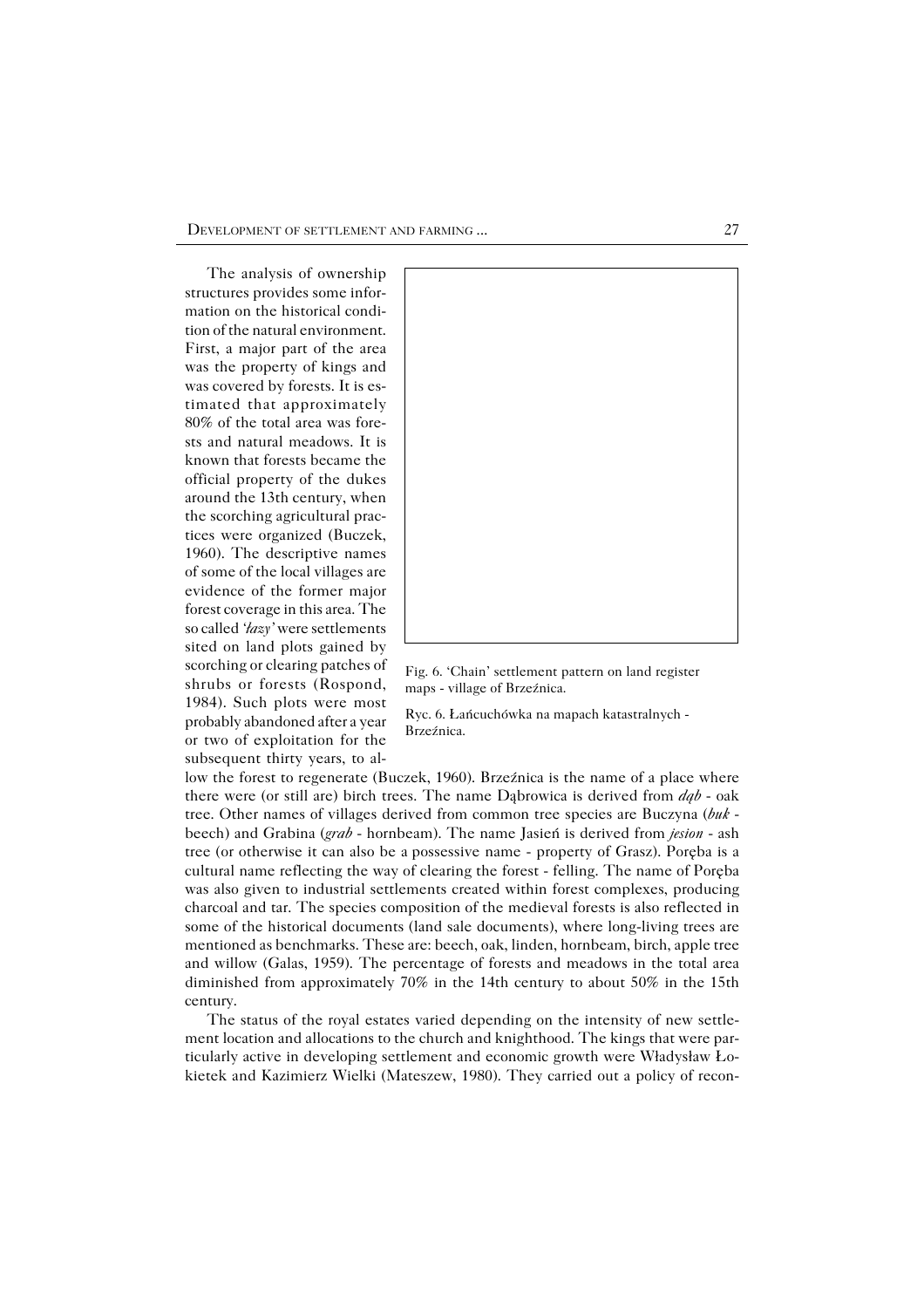Fig. 7. Example of scattered settlement pattern − village of Gorzków.

Ryc. 7. Przykład wsi rozproszonej − Gorzków.

structing the royal property, organizing and expanding large estate complexes such as for example the Bochnia estates. Bochnia and Siedlec were part of the royal estates (Bochnia was one of the richest royal towns). The main factor stimulating a fast deve− lopment of this town was the salt, which was initially produced from the local saline sources and later on (starting from 1251) mined from the underground Tertiary depo− sits. An other important development factor was the very advantageous location of the town at the intersection of several important commercial tracts and the trading privile− ge granted to the town by Bolesław Wstydliwy (Boleslaw the Bashful) in 1253 (no other city in Poland received a similar privilege). The limitation of these privileges in favor of Cracow took place in 1485 upon a decision by Kazimierz Jagiellończyk. The disadvantageous changes taking place in the town of Bochnia had further effects, such as a reduction in settlement and economic activities in the entire region (Jodłowski, 1980).

Church estates in this area were the property of the bishop of Cracow, the mona− stery of the Benedictine sisters from Staniątki, the Benedictine monastery in Tyniec, the monastery of the Order of the Holy Sepulcher from Miechów and the Convent of Cisticersian Brothers from Wąchock. A network of parish administration formed along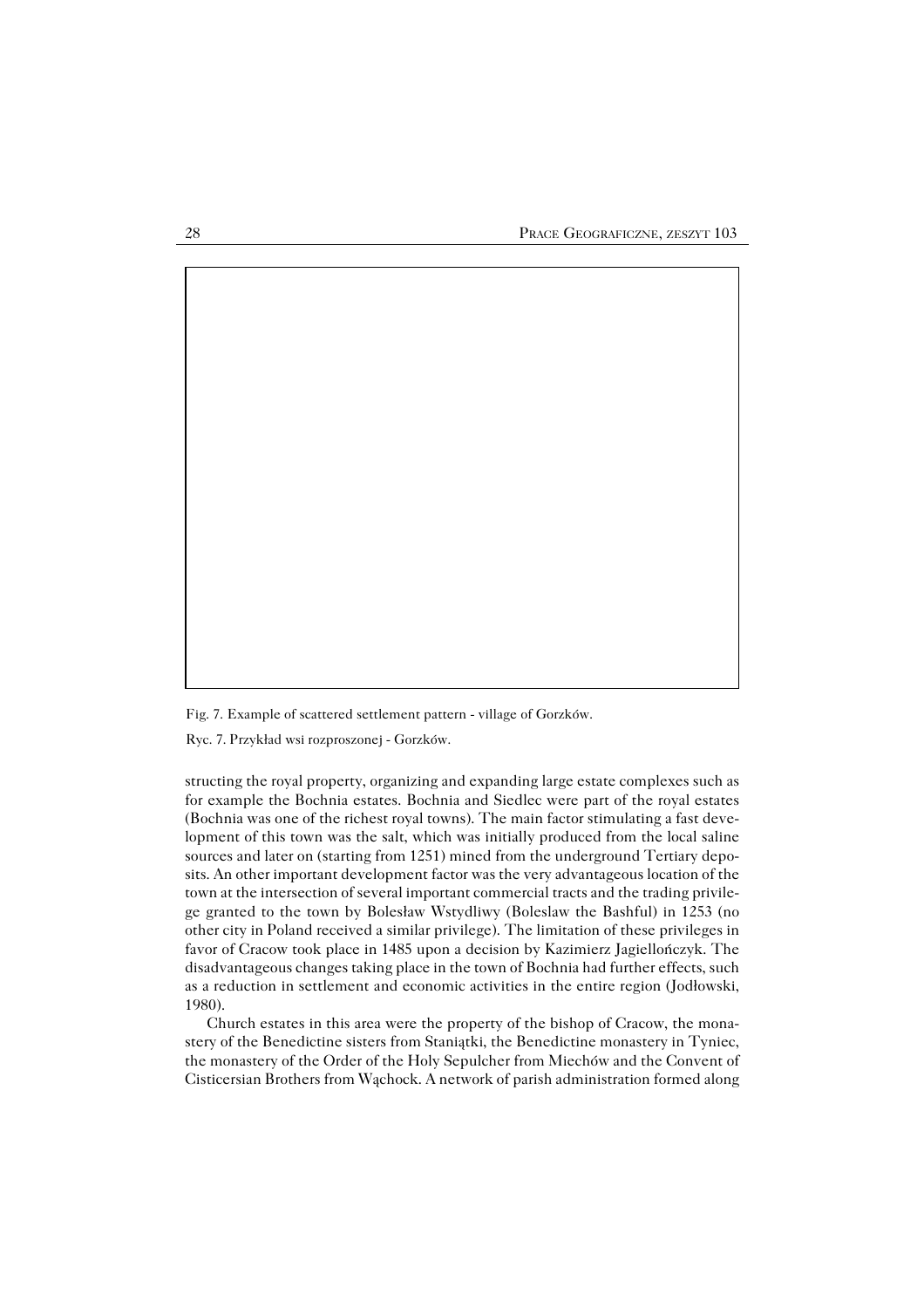Fig. 8. Example of village built along several intersecting roads − Stary Wiśnicz.

Ryc. 8. Przykład wielodrożnicy − Stary Wiśnicz.

with the colonization and settlement of this region. The tithe invoices from 1326 and the subsequent years mention several villages being the seats of parishes or having their own churches, such as Bochnia (1253), Brzeźnica (1242), Chełm (1198), Jasień (1325), Łapczyca (1326) and Pogwizdów (1335) (Serafińska−Domańska, 1991). Some of the large church estates were preserved for over 600 years, such as the tabular estate in Brzeźnica and Gorzków (in 1897 they were part of the Staniątki Monastery estate) (Bigo, 1897).

The next category of land property were the nobleman's estates. The ownership structure of these estates varied over very short periods of time (therefore some of the villages mentioned in this study are linked with several family names). The oldest knighthood settlement in this area is represented by the Gryfita family. This family owned the villages of Chełm, Nieszkowice, Bochnia, Łopianka, Brzeźnica, Dołuszyce and many others. Turzynita was an other old knight family. Their representatives, the Stradomski owned Nieszkowice Małe and an other branch of the family, the Ligęza, managed Gierczyce Dolne, Gierczyce Górne and Dąbrowica. Another major family having estates in this area (Dołuszyce) were the Lubowita−Ogień. The Szreniawita and Kmita families also had very large estates in the 14th−15th cc. They controlled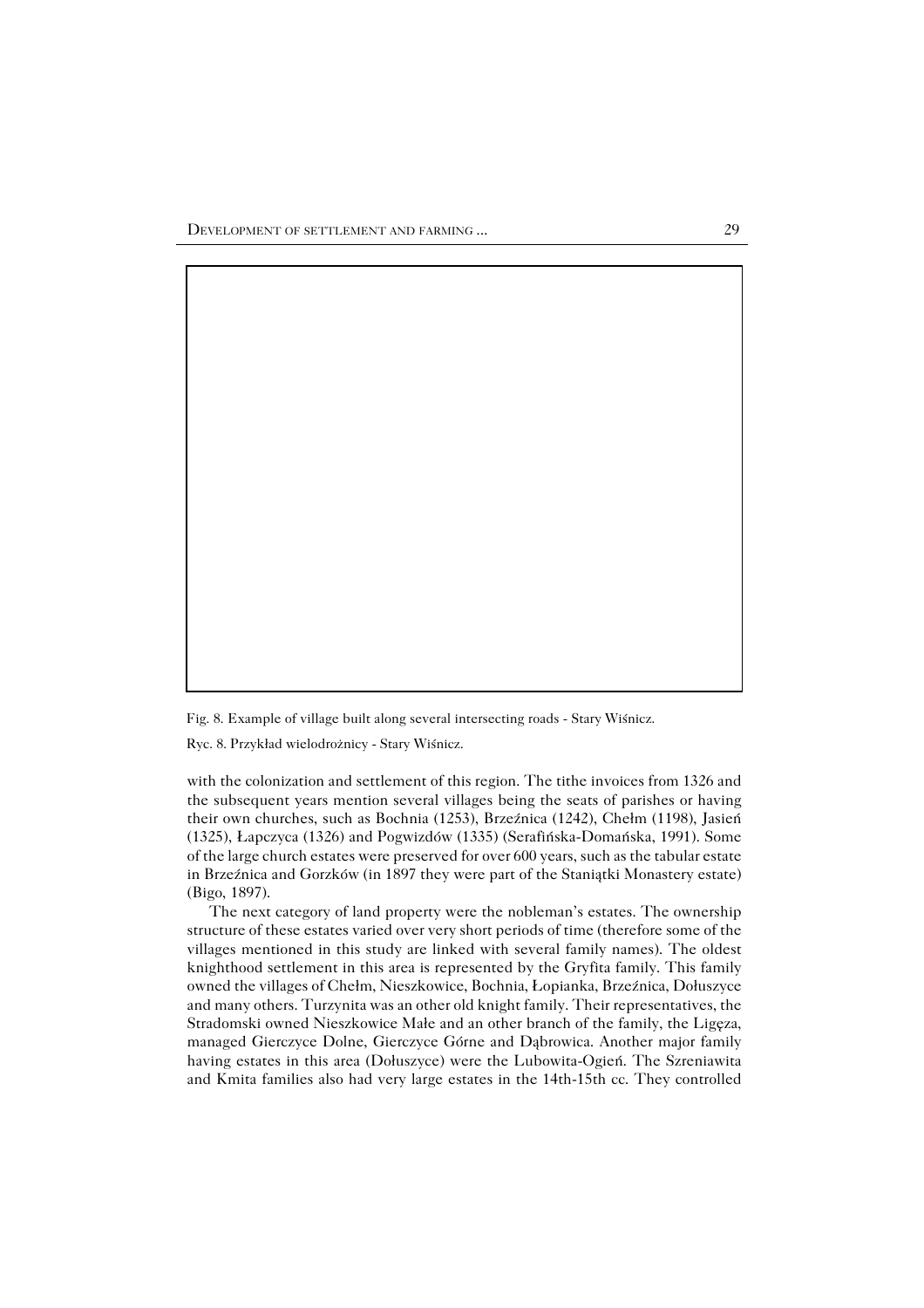Fig. 9. Example of 'fork' settlement pattern − village of Poręba Spytkowska.

103Ryc. 9. Przykłady widlicy − Poręba Spytkowska.

30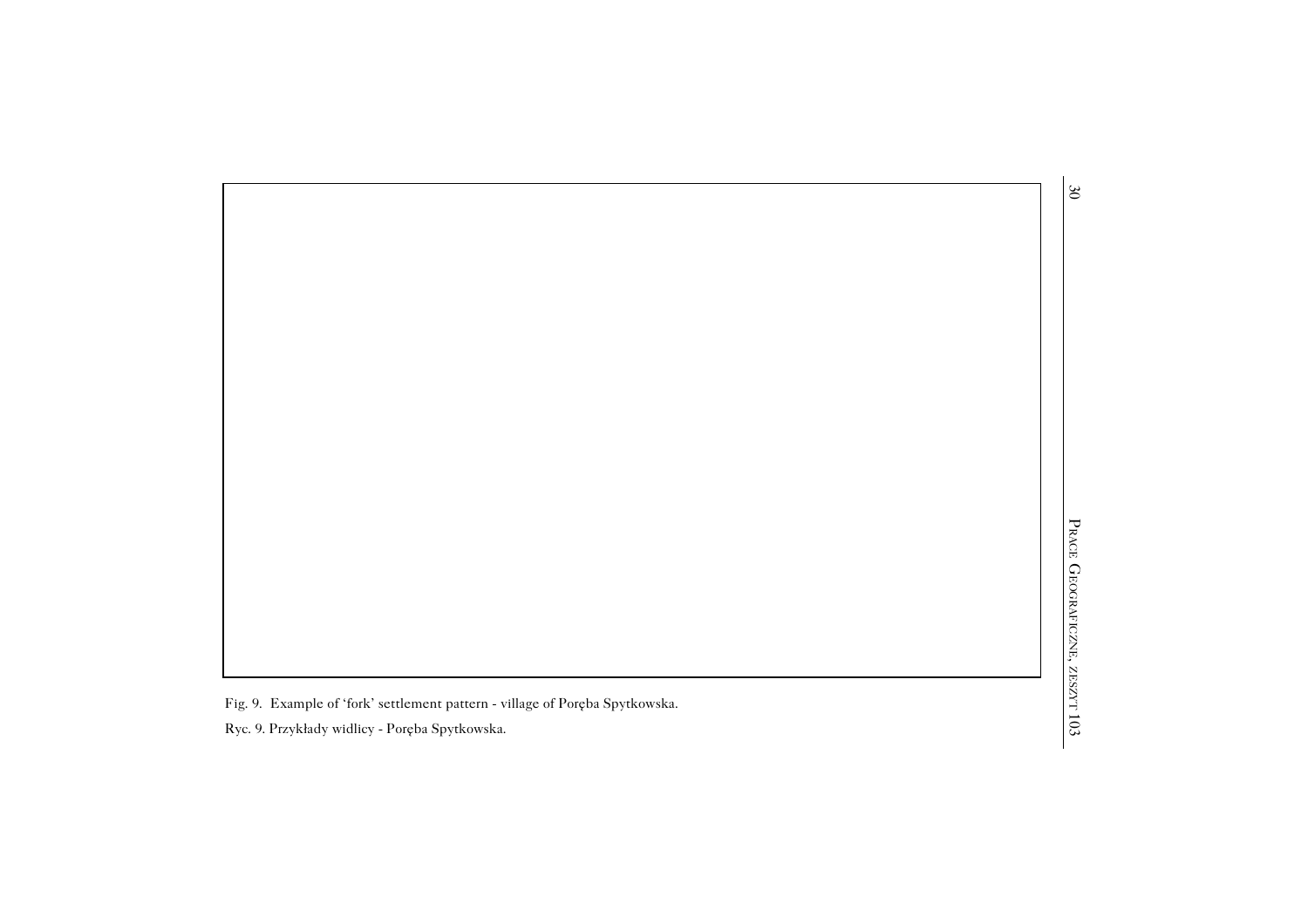Wiśnicz, Gierczyce Dolne, Gierczyce Górne, Dąbrowica, Biernaszowice, Kurów, Dołu− szyce, the Bucharka farm and many other villages. Other families from this area are Strzemieńczyk and Leliwita. The major forms of ownership in this area were noble− man's and church estates.

The most frequently cultivated cereals were: wheat, barley, millet, rye and oat. The most typical fruit trees were pears and apples. Vegetables included turnip, car− rots, onions and cucumbers. The average yield in wheat was four grains from one, and three to five in barley and rye (Dobrowolska, 1961). According to the *Liber beneficiorum* by Jan Długosz, an average nobleman's farm covered three *łans* (one *łan* being 30 hectares) and was often similar in size to a peasant estate. This would indicate the social equality of the noble class and peasants in this period. In the times of Jan Dłu− gosz progressive farmers were reluctant in using the traditional land use pattern called the checker−board. The practices applied were based on the three−field method. The village was divided into three fields delimited within the *łan* units. Such a division is considered to be a characteristic feature of the German colonization. The human acti− vities carried out throughout the Middle Ages permanently transformed the natural landscape into an agricultural landscape (Bujak, 1905). Starting from the 15th century arable land started to dominate in the Carpathian Foothills.

## **3.2. Settlement and economy between the 16th century and the terminal phase of the Old Poland period**

Starting from the Middle Ages to the decline of the Polish Republic, Bochnia and its surroundings belonged to the Cracow Voivodeship, Szczyrzyc Province. The fur− ther fate of this region is linked with the legal and technical transformation of local economy. The development of industry and trade and the intensification of agricultu− ral production were the result of a broader application of iron in ploughs, mining of salt, creation of fouling−mills, mills, sawmills and the inflow of skilled foreign craft− smen and merchants. In the 13th and 14th centuries the economic development and intense settlement were based on the rental law and in the 15th century feudal farm estate structures were created (Przyboś, 1995). The system moved to a land rental form also called soccage. The creation of farm estates was linked with a revival of feudal structures, causing a reduction in the production capacity of peasant farms. Due to the wars with Sweden, the Cossacks, Turkey and Moscow, Poland was invaded by aggressor armies. The country was deprived of legislative authority because of the internal political conflicts among the noble class.

The second half of the 17th century and the 18th century were very unfavorable to the Bochnia region because of the numerous wars. The war activities themselves did not cause as much damage as the marches and stationing of the armies. To prevent any riot in the occupied areas, the population was cruelly tormented and murdered and all material resources destroyed (Wojas, 1980). Systematic burning of the villages, plun− dering and destruction of the crops and livestock caused starvation and numerous epi− demics. An additional factor destroying the population was the high frequency of na−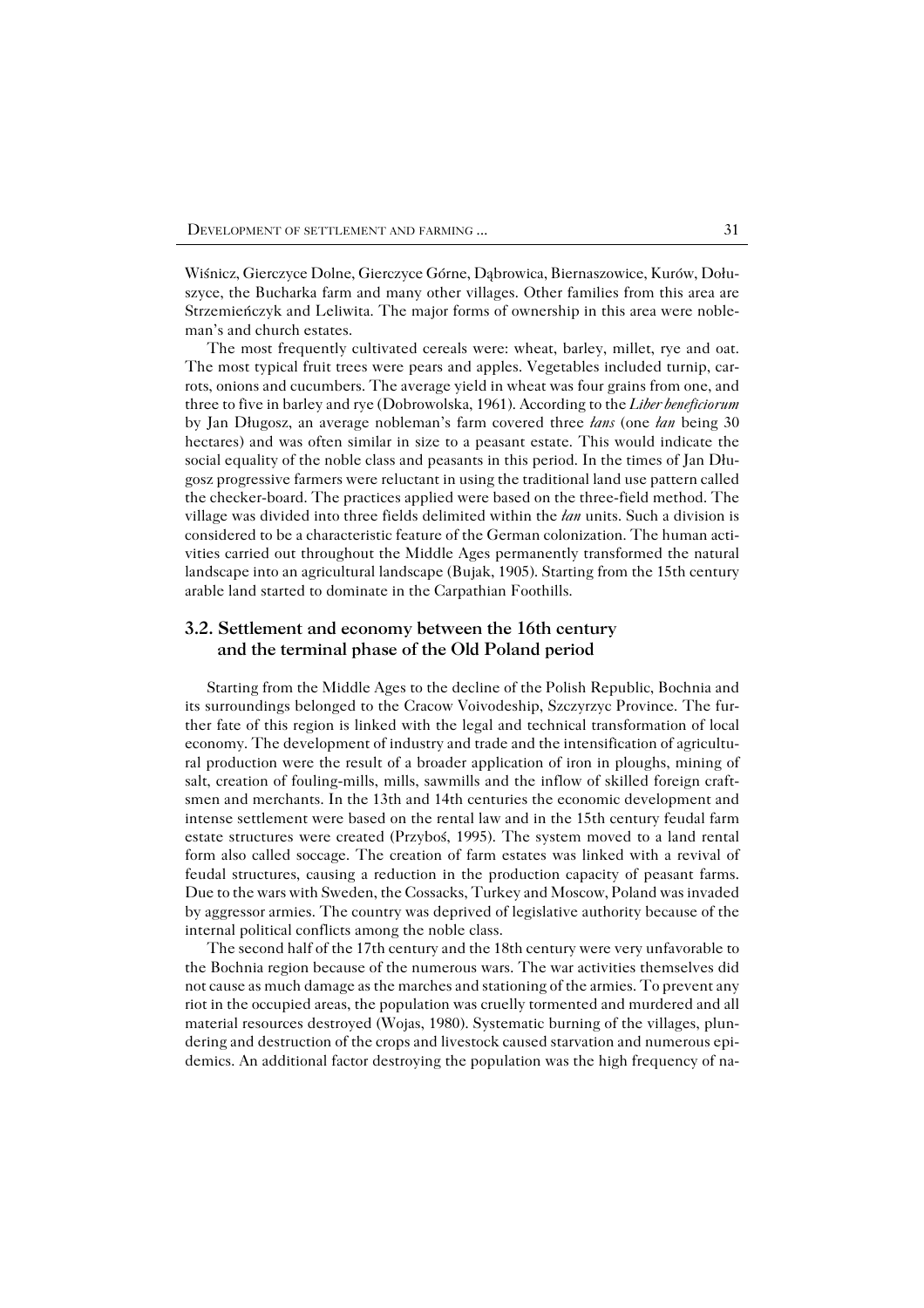tural disasters (pest, heavy rains, floods, locust outbreaks). All these facts were reflected in a lack of population growth and the decline in the economy (Wojas, 1980). The degradation of the peasant's situation due to the continuous wars and political jumble in the country caused flights and numerous armed riots (16th and 17th centuries). At present it is difficult to estimate in detail the ways these facts affected the existing settlement pattern. It is known that the number of rural settlements did not change despite the changes in ownership structure. The so called middle class noblemen lost their importance in favor of the magnates. The first half of the 17th century was a time of prosperity for the town of Bochnia.

### **3.3. Settlement and economic activity in the rural areas during the 18th, 19th and at the beginning of the 20th cc**

In June 1772 the town of Bochnia and its surroundings were incorporated to the Austrian Empire and remained Austrian for the next 146 years. In the 1782 reform a decision was made to create an administrative unit around Bochnia, whose borders were preserved until the second half of the 19th century. At the end of the 18th centu− ry, based on a decree of the Austrian emperor Joseph II, the area of Galicia was coloni− zed with Germans brought from the Rhineland (Galicia was the name given to the Polish lands which came under Austrian rule during the period of partition − formal name: Kingdom of Galicia and Lodomeria). The colonists came to Bochnia in 1785. Atotal of 32 families were settled on the lands of the former Wójtostwo, Podedworze and Chodenice (the hamlet settlement of Trynitatis) (Kęsek − unpublished informa− tion). As these lands were almost unsettled, one can say that new settlements were created. Throughout the Bochnia province, colonists were also placed in many exi− sting villages. They formed more or less numerous settlements being administrative subunits of particular villages.

The fact that Bochnia had been raised to the level of the administrative centre of a large province caused some economic revival in the entire region. This was one of the most densely populated and resource−rich regions of Galicia (thanks to the salt depo− sits, good arable soils, large forests and the location near one of the main commercial tracts). An unfavorable factor affecting the local economy was the policy of the Au− strian authorities aimed at the fastest possible enrichment of the state treasury (Gro− dziński, Partyka, 1980). The poor condition of the farms was mainly due to the lack of stability in the land ownership structure (numerous sales and changes in ownership).

Based on emperors' patents from April 12, 1785 and August 23, 1817, general land records were carried out in 1787−1789 and 1817−1819. They provided information on the levels of land taxes and a detailed breakdown of land use patterns. Thanks to these records (referred to as the Josephite and Franciscan registers) it is known that arable land at this time occupied 61% of the total area, meadows accounted for 11%, pastures, bushes, gardens and fallow land covered 11% and the forests 17% (Fig. 10). The main cultivated plant species were cereals (wheat, rye and oat). The generally applied crop sequence was: wheat with manure fertilization during year one, rye du− ring the second year and oat (or land fallowing) in year three. In less fertile areas the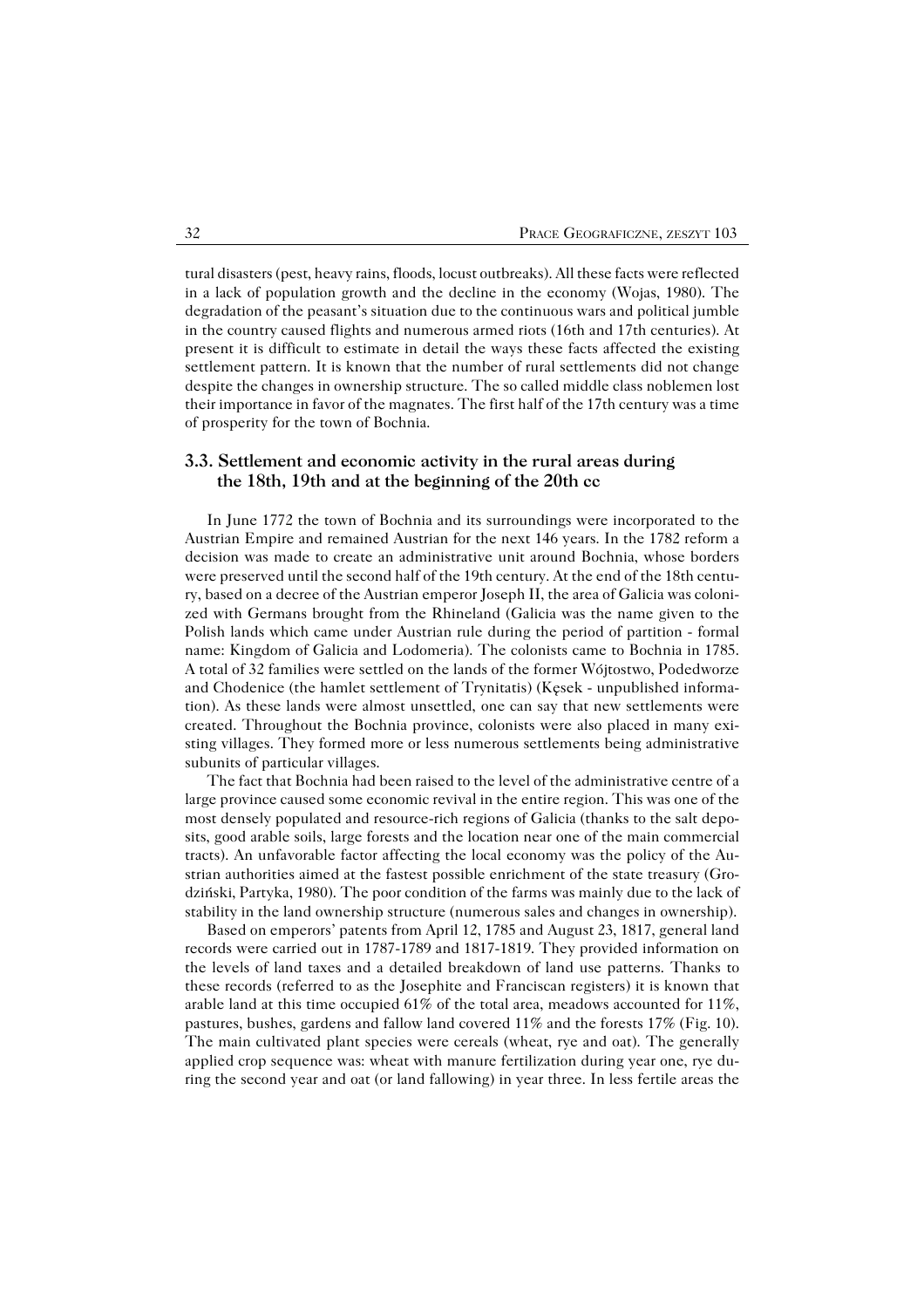Fig. 10. Change in land use patterns in the Carpathian Foothills.

Ryc. 10. Zmiany struktury użytkowania ziemi na obszarze progu Pogórza Karpackiego.

main crops were rye and oat (and less frequently barley). The land was usually cultivated along the slopes. Fertilization was used to increase the crop yields. The ravines and steep slopes limited the land easily accessible and the possibility to apply fertilizers and agrocultural procedures. Ploughed land was mainly concentrated on flat summit planes and gentle slopes. The meadows mainly covered the bottoms of the valleys. Areas which were not easily accessible for arable use were used as pastures. The average size of a farm ranged from five to ten hectares, the large ones covering a dozen hectares. The average size of a land plot reduced from 0.96 hectare in 1787 to 0.90 hectare in 1820.

Land division caused a fragmentation of the slopes in rural areas down to 103 plots per km<sup>2</sup> in 1787 and 110 plots per km<sup>2</sup> in 1820. Arable land over approximately 50% of the area investigated was extensively exploited or fallowed and part of it was abando− ned (giving birth to natural plant associations). This is confirmed by the contemporary investigation of land suitability. About 21% of the area was classified as good quality soils (permanently cultivated), 37% as medium quality and 42% as the less suitable for agriculture (often fallowed or derelict). In Galicia, about 30% of the total arable area was covered by fallow lands.

The so−called Franciscan register provides information on a very slow process of increasing the arable area, converting some of the meadows and pastures into arable land and fragmentation of slope plots. A characteristic feature of this area is the pre− sence of large forest complexes and numerous bundles of trees and bushes on the borderlines of fields. Forests were intensively exploited (pasturing, clearing, felling). About 18% of the forest area was covered by undergrowth and bushes. Unfavorable transformations in the numbers and species composition of the forests were the conse−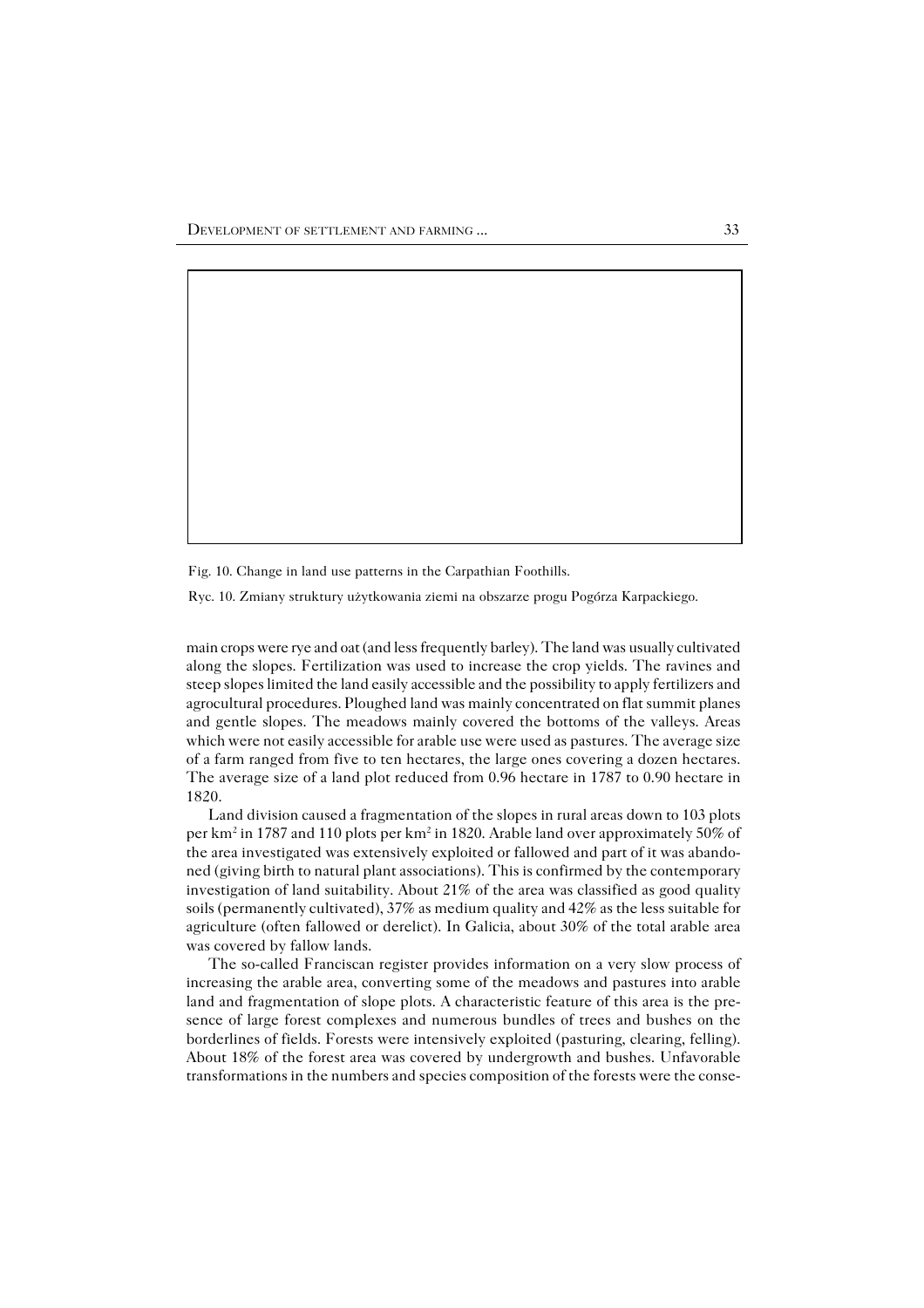quence of negligence and the search for quick profit (Stupnicki, 1864). The species composition of 19th century forests differed significantly from the primeval one (when settlement began in this area), mainly composed of deciduous forests dominated by beech. Fast−growing species such as pine and larch were favoured, neglecting the na− tural conditions of the forest habitats (Gruszka, 1992). The Geographical Dictionary of the Kingdom of Poland provides information on fir forests near Kolanów, Kurów, Łapczyca and Jasień (when the primary forests were mainly pine) and the mixed be− ech, birch and fir woods near Kopaliny, willow woods and unidentified mixed forests near Łazy. A domination of deciduous forests was discernible near Olchawa and Mały Wiśnicz. The only mention of beech domination refers to Nieszkowice.

As compared to western Galicia the average yields of the four main cereals were higher in the Bochnia Province (Zdrada, 1980). Stock raising played an auxiliary role. All farmers (including yeomen) raised cows and pigs (only rich farmers had horses). The narrow diversity of crops caused additional problems during time of numerous acts of God such as hail, rainy years and cold winters (1838, 1839, 1844, 1845, 1853, 1874, 1884, 1889, 1902, 1903, 1904, 1905) and epidemics (1855, 1864, 1865−66, 1873). In his statistical description of Galicia F. Bujak (1908) records low yields of the main crops, an average of five grains from 1 sown (as compared to 7−10 grains from one in Germany). J. Zdrada (1980) explains this very inefficient management as being due to the application of obsolete tools and poor quality of sowing grain, the weed infestation levels, unskilled manure application, mistakes in crop sequencing and shallow plo− ughing. Additionally F. Bujak (1908) indicates poor management practices applied to the communal lands (transformation of pastures into derelict land due to a excessively frequent and intense pasturing of a broad range of livestock, with no care for the con− dition of the land). The progressive alteration of the natural environment was also reflected in the decline of bee keeping. In 1880−1900, impoverishment of vegetation by inappropriate agricultural practices and deterioration of the forests caused a 30% reduction in the population of bees (Bujak, 1908).

The high population numbers and poor economic conditions contributed to an intense wave of emigration, thus slowing down the natural population growth in the region. The abolition of soccage in 1848 made the peasant owner of the land, elimina− ting tributes and rental fees. In reality the tax load increased along with a limitation of the rights to use forests and pastures. Despite the division of former feudal estates, fragmentation of peasant plots continued. The domination of very small farms did not allow stock raising to develop. Gardening and fruit−growing were also in a poor situ− ation. This improved at the beginning of the 20th century, with the popularization of agricultural cooperatives (Zdrada, 1980). The above processes are reflected when com− paring the population density and land use patterns in 1897 and 1988. The smaller population in 1897 used more arable land than is done in 1988, and the percentage of forests was lower in 1897 by an average of 4.5%. In 1897 the main source of revenues in the rural settlements was farming.

When Poland gained independence, the key problem of rural areas was the frag− mentation of land (most frequent size of a farm below two hectares. The average po−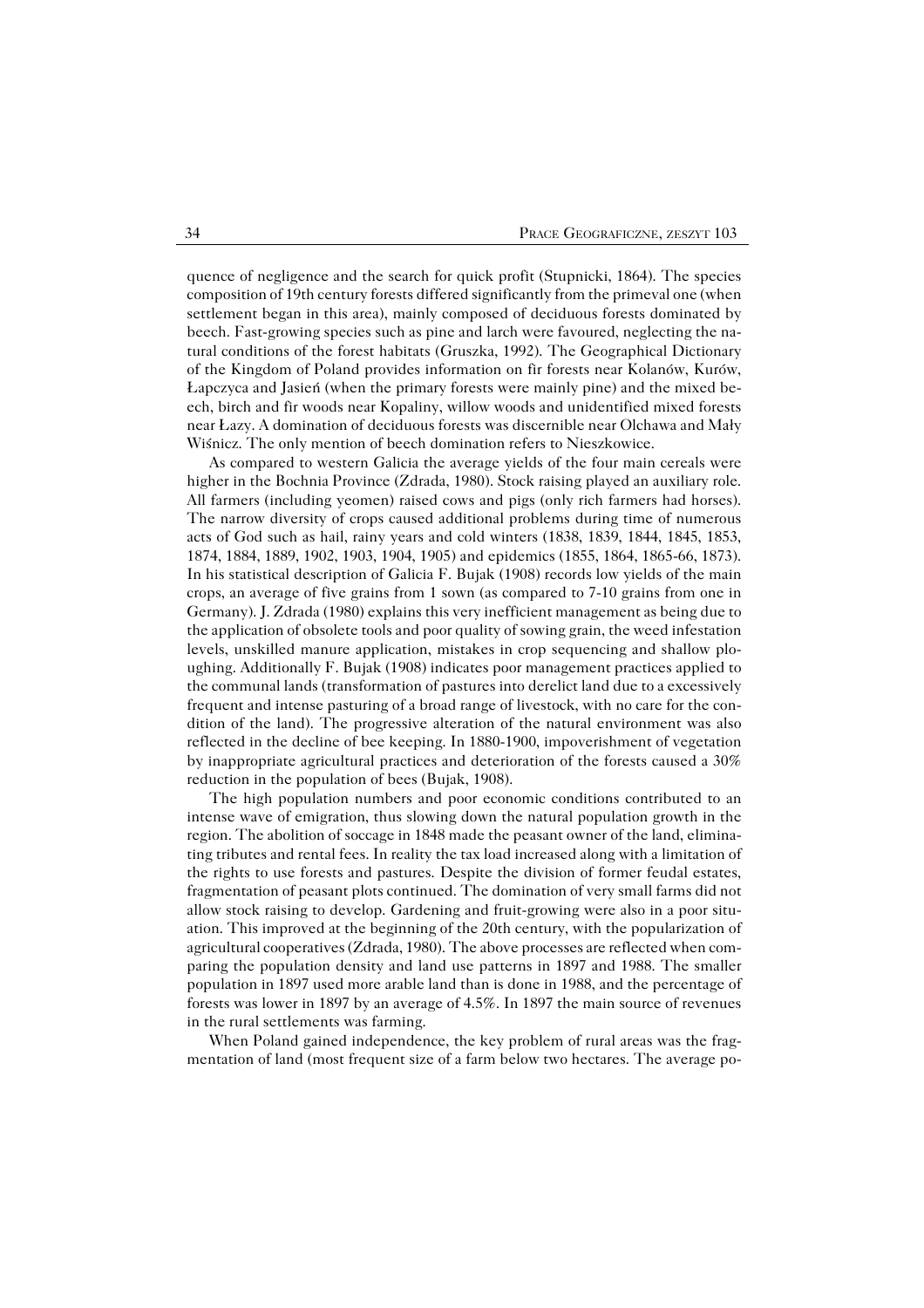pulation density was 123.6 per km<sup>2</sup>). Generally, during the interwar period the situation did not improve because of the economic crisis and also some natural factors such as numerous floods (Hampel, Zawistowski, 1980).

The postwar period is characterized by further land fragmentation. The number of land plots increased by 10−30% (Stelmach et al., 1990). The industrialization of the Bochnia province (1962−1972) contributed to a migration towards the industrial cen− ters and to an increase in number of farmers−workers (Stolarczyk, 1980). The increase in the efficiency of farms resulted from the introduction of a broader range of machi− nes, application of chemical fertilizers, land improvement and agricultural training. Despite the improvement of agricultural production standards, farms in this region were not production oriented. The current structure of agriculture is reflecting the industrialization and land fragmentation and is not linked with the local natural condi− tions.

#### **3.4. Current status of settlement and agricultural practices**

The distribution of population in the Carpathian Foothills between the Raba and Uszwica Rivers was shaped by historical events, the suitability of natural locations for settlement and farming and communication access. There are 18 villages in the area covered by this study. Three towns were also described (Bochnia, Brzesko and Nowy Wiśnicz) due to the important role they play in this region.

The region covered has an area of 158.36 km<sup>2</sup>. It is inhabited by 65,654 people (1994). The average population density is 414 per km<sup>2</sup> . Towns account for 74% of the total population and 29% of the total area. Typical industrial and services centres are Bochnia and Brzesko. Nowy Wiśnicz is an example of small town playing the role of a service and agricultural centre.

The number and distribution of villages follows the medieval location pattern. Rural areas account for 71% of the total area and 26% of the population. The average popu− lation density in rural areas is 160 per km<sup>2</sup>. The largest villages (Jasień, Poręba Spytkowska and Łapczyca) have c. 2000 inhabitants each, the smallest (Chełm) is inhabi− ted by 162 people.

Over 80% of the rural population works outside the agricultural sector (Stelmach et al., 1988). The impossibility to make a household living from farming is caused by the major fragmentation of land plots. Due to the efficient transportation structure and vicinity of labor markets, all the villages in the borderline area of the Carpathian Foot− hills are focused on industry and services. Agricultural villages are concentrated in the southern parts of the marginal zone (Mały Wiśnicz, Olchawa, Kopaliny and Kobyle).

Almost 95% of the arable land is privately owned. The lack of profitability in this area is caused by the size and shape of the fields. The average size of a farm is only 2.98 hectares. An average farm is composed of 5 fields of 0.68 hectare each. Farms over 10 hectares account for 0.5% of the total number. The land plot layout is a follow− up of the medieval system of plots stretching between the road and the forest. The field is a narrow strip beginning at the farmer's house. Traditionally, ploughing is done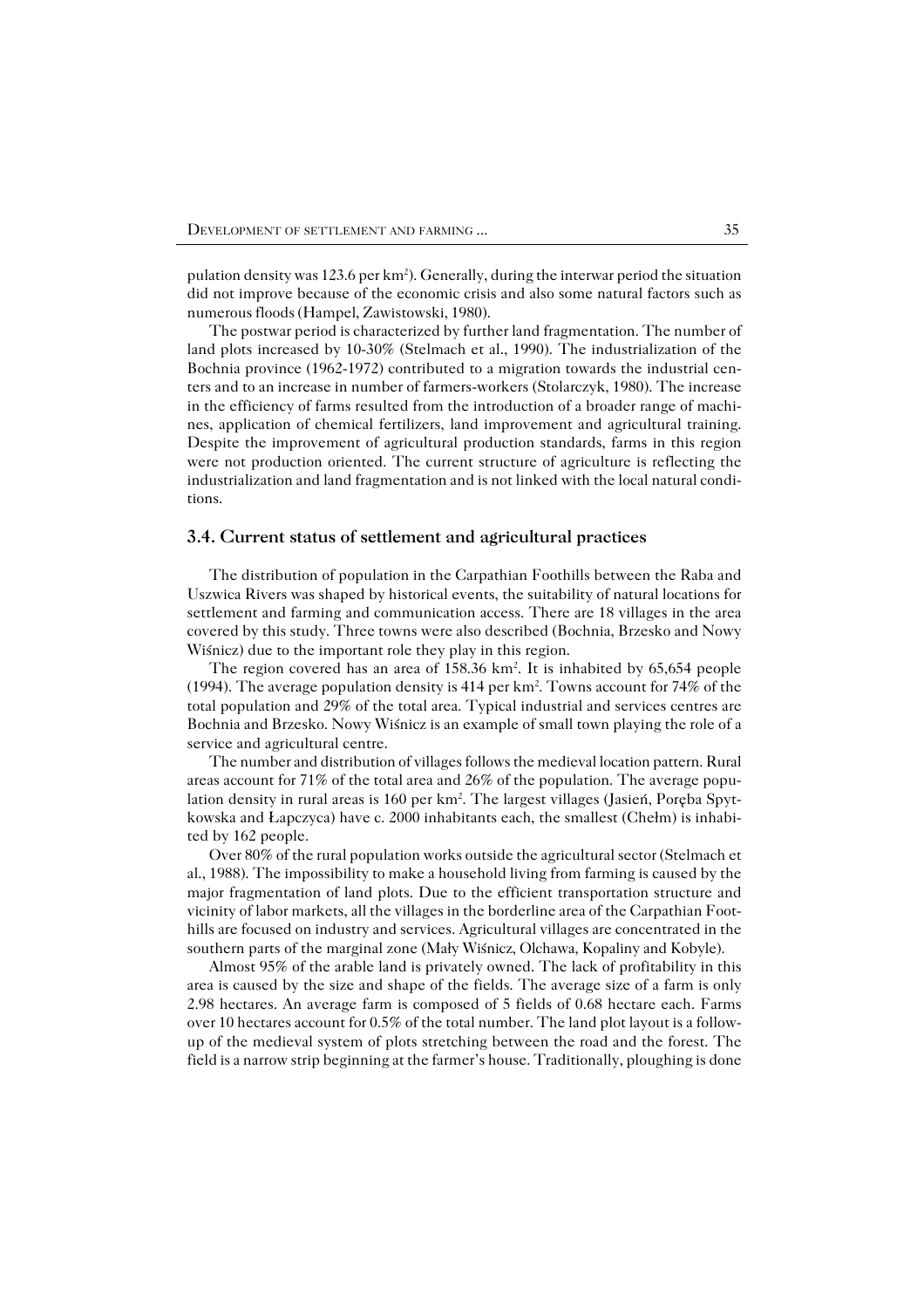along the slopes. In spots where the patchwork of fields was preserved, ploughing of particular fields follows the plot and landscape geometry.

The agricultural character of the area is mainly linked with the fertile soils on gen− tle slopes. Agricultural land accounts for 70% of the area (51% arable). Grasslands cover 19% and are mainly located in the bottoms of valleys and on land creeping and sliding forms which are not suitable for ploughing. Forests account for 22% of the total area and cover the steepest slopes. The few major forest complexes survived thanks to the fact that in the past they were the property of kings or magnates.

## **4. Landscape transformation caused by agricultural practices**

The measure of the human pressure is the extent of landscape transformation by man and the intensity of his economic activities (Figs 11 and 12). The assumed trans− formation coefficient is the ratio between the area of forests and grasslands and the area of built up land (according to Maruszczak, 1988). This index is multiplied by the average population density and referred to as the human pressure indicator. It was

Ryc. 11. Wpływ człowieka na środowisko na obszarze progu Pogórza Karpackiego (opracowanie własne na podstawie: J. Bigo, 1897, B. Chlebowski et al., 1880−1895, J. Długosz (15th century), Metryka franciszkańska, 1820, Metryka józefińska, 1787, Kataster bocheński, 1879, K. Kumor, 1984, T. Ładogórski, 1958, M. Stelmach et al., 1988, Teki Schneidra, 1801).

Fig. 11. Human impact on the natural environment in the Carpathian Foothills (author's elaboration based on data from: J. Bigo, 1897, B. Chlebowski et al., 1880−1895, J. Długosz (15th century), Metryka franciszkańska, 1820, Metryka józefińska, 1787, Kataster bocheński, 1879, K. Kumor, 1984, T. Ładogórski, 1958, M. Stelmach et al., 1988, Teki Schneidra, 1801).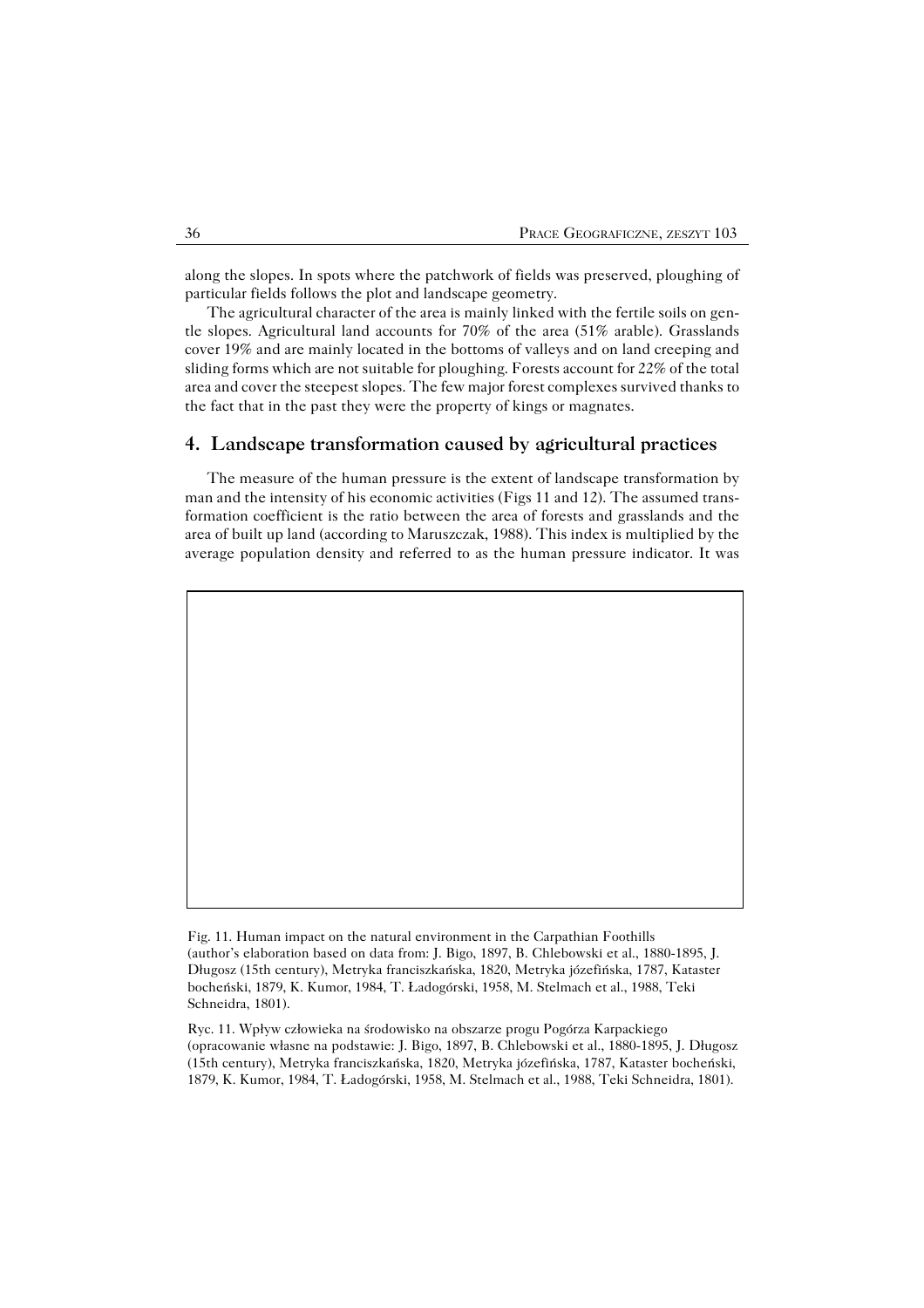Fig. 12. Human impact on the natural environment in Poland (author's map based on H. Maruszczak, 1988).

Ryc. 12. Wpływ człowieka na środowisko w Polsce (opracowanie własne na podstawie H. Maruszczaka, 1988).

acknowledged that the intensity of human impacts on the natural environment depends on the land use pattern and the number of people inhabiting a particular area.

In the past landscape transformation was incremental. The first phase (to the 10th century) covers all the stages of prehistoric and early medieval settlement. With the gradual increase on population numbers and the creation of new settlements the area of economic activity took over some of the forests. This process caused a staged alte− ration of the landscape. The settlement and economic activity of man during the pre− historic times caused a significant transformation of the early medieval landscape of the Carpathian Foothills. The early medieval population worked on fields set up by their prehistoric ancestors. According to some estimations, about 20% of the land ava− ilable for farming was used in 1000 AD. The environment transformation coefficient was then equal to 0.25. With an average population density of 4.7 per  $km^2$ , the calculated human pressure indicator was 0.1.

The second period (from the 10th to the 15th century) was characterized by a permanent transformation of the forest and farmland patterns into a typically agricul− tural landscape. The transformation processes, caused by human activities initiated a phase of adaptation of the ecosystems (soils, flora and fauna) to the new conditions. Based on historical documents it has been calculated that the environmental transfor− mation coefficient in 1500 AD was equal to one. With an average population density of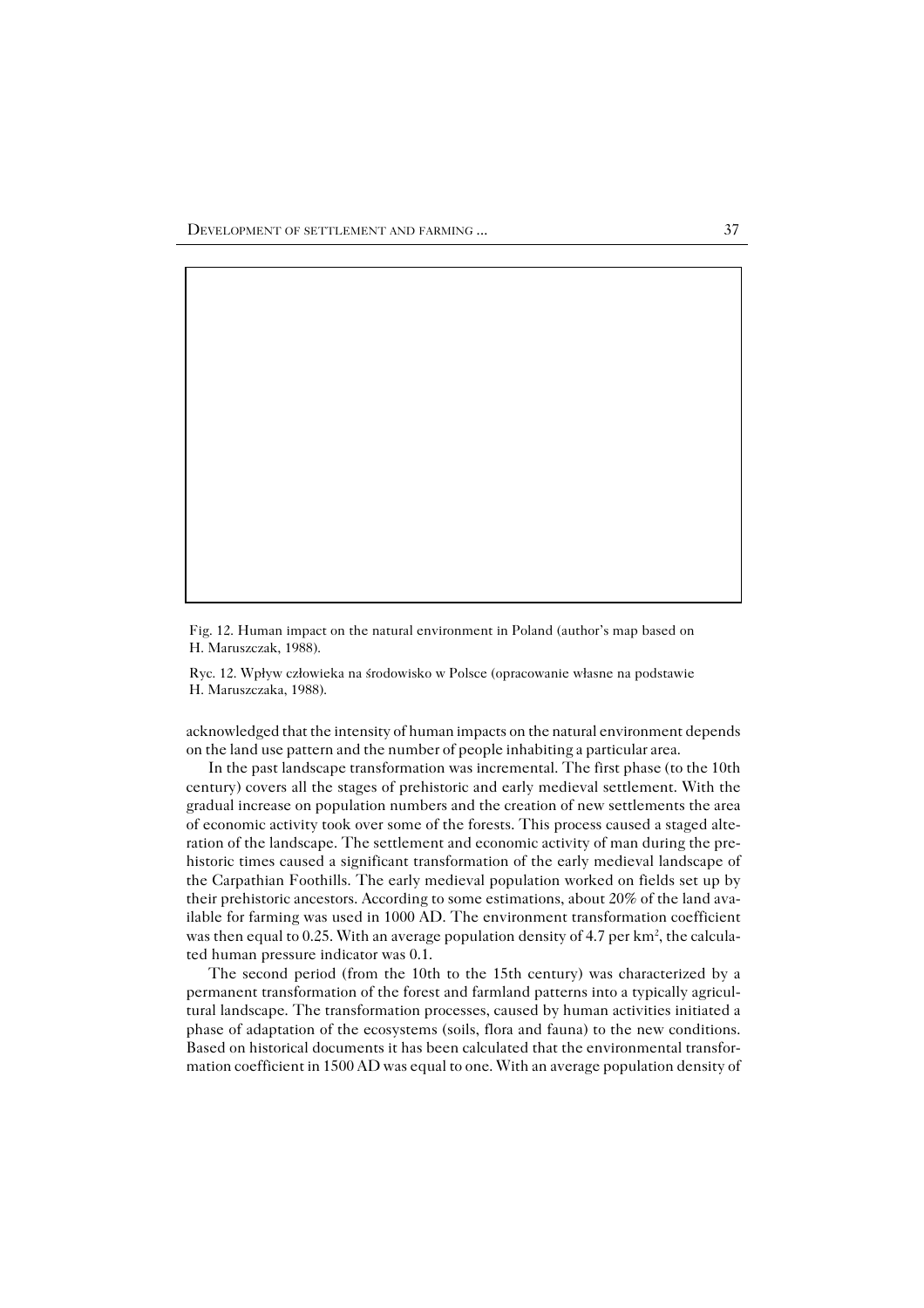31 per km<sup>2</sup>, the human pressure indicator was three. A similar value of the indicator was calculated for the whole of Poland (2.9). It should be underlined that the average popu− lation density in Poland was lower in the Carpathian Foothills area (21 per km<sup>2</sup>), but the total area of arable land was higher (by approximately 10%) (Maruszczak, 1988).

The third period (from the 15th century to the 18th/19th cc) was characterized by the exploitation of the natural environment and stability of the entire geo−cultural balance. No catastrophic alteration of ecosystems occurred as response to human acti− vities. The changes were natural, which means that the effects of internal factors such as the climate, hydrology, geomorphology and soil structure dominated over the an− thropogenic factors. Starting from 1787 statistical data and maps are available. Based on these materials it was calculated that the environmental transformation coefficient in the 18th/19th cc. was 1.6. At an average population density of 82 per km<sup>2</sup> the human pressure indicator was 13. During the same period of time the value of this coefficient averaged over the entire Polish territory was similar (1.5) but the human pressure indi− cator is 300% lower (due to the lower population density of 27 per km<sup>2</sup>) (Maruszczak, 1988).

The last two hundred years are characterized by intense human pressure upon the natural environment. The social and economic situation caused an intense exploita− tion of all natural resources. The consequences of forest felling, further fragmentation of the farms, introduction of root crops and lack of professional skills in taking care of the soil were reflected in the landscape and ineffectiveness of the agricultural produc− tion. During this period the environmental transformation coefficient reached a maxi− mum value of 1.7. This means, that over a thousand years this index for the Carpathian Foothills area increased by seven times (as compared to a tenfold increase for entire Polish territory) (Maruszczak, 1988). The human pressure indicator is slightly diffe− rent. Due to the high population density (414 per  $km^2$ ), the human pressure indicator for the Foothill area is 2.3 times higher than the national average. During the last thousand years the value of the indicator increased almost 600 times (500 times during the last 200 years). It is interesting that the value is being decreasing over the last several dozen years, due to reforestation and land fallowing. The agricultural practices are reducing their environmental impacts. A question arises whether the growing po− pulation (living and working in this area) is generating environmental stress, and what is the extent of this influence?

## **5. Conclusion**

The elements of the natural environment that were decisive for the size and range of economic activities of man were: water resources, fertile soils, oak and beech abun− dant forests, occurrence of mineral resources and advantageous landscape (defensive and communication considerations). It should be underlined that the set of conditions preferred by different cultural groups in different time periods varied. Besides the natural conditions, the development of settlement patterns was also influenced by political factors, the level of social interactions, tradition and many others.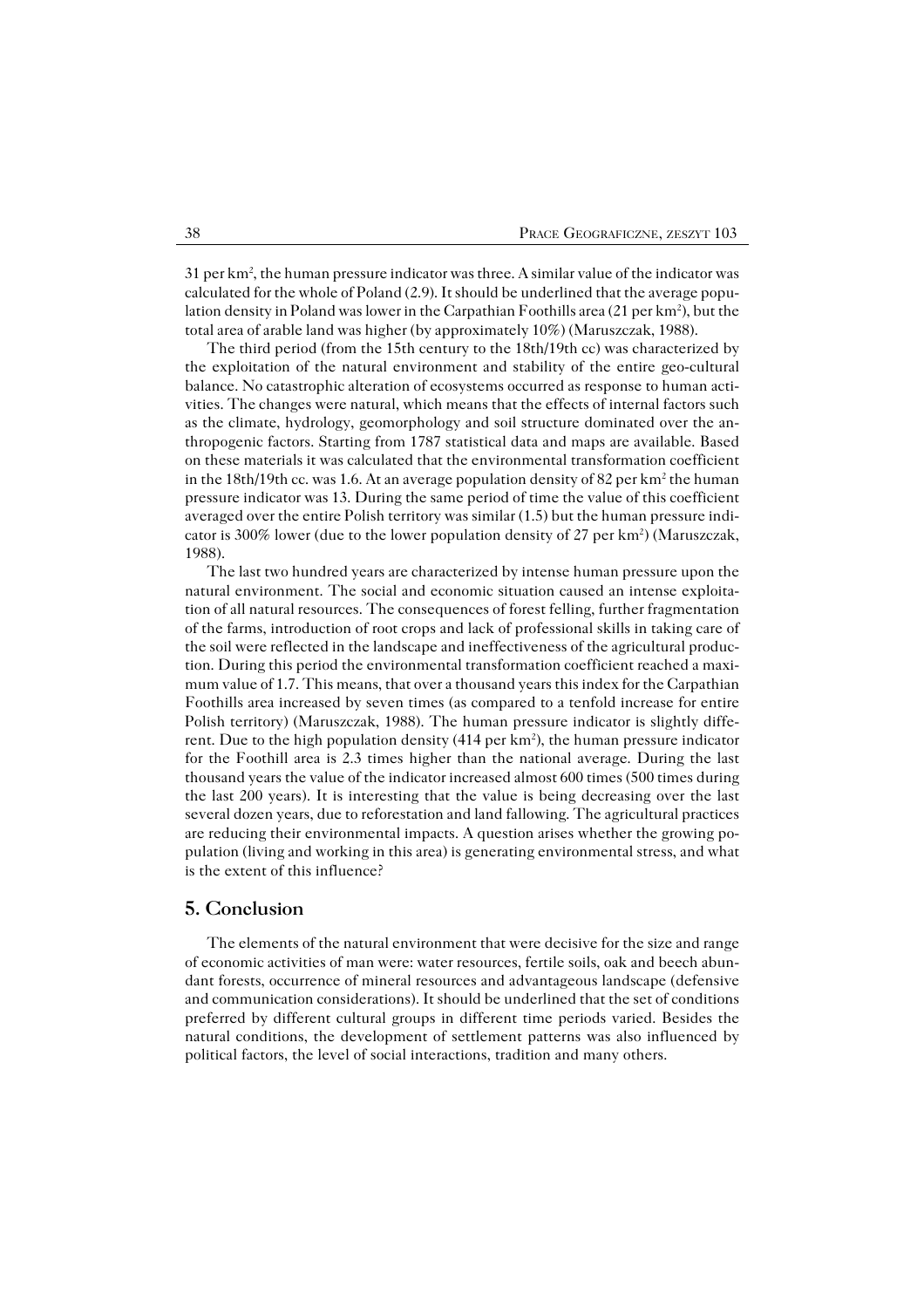Water needs are reflected in the location of settlements relative to the river network. The land morphology of the marginal zone of the Carpathian Foothills was not an obstacle to the settlement. The entire area was explored, but settlement focused on the summit planes and flat bottoms of river valleys. A significant factor of the attractiveness of the area explored was the fertility of the soils. Forests were not considered as a barrier to the migrating populations but as an opportunity to broaden the range of activities. The settlement of the loess soil−forest interface gave access to the forest resources and allowed effective crop culture. The exploitation of the local saline springs in the early Neolithic reflects the historical relation between settlement sites and the occurrence of natural resources.

Three phases of intense prehistoric settlement activity were identified in the Car− pathian Foothills area between the Raba and Uszwica Rivers. Early Neolithic, bronze and iron ages and late Roman period. Significant regresses in settlement intensity occurred between these periods. The basic formation of a more definite settlement pattern was initiated in the early Middle Ages (10th century). Settlement occurred in stages, with social and economic consequences typical for the given historical time. They were expressed by the location basis, layout of the village, land allocation and use patterns and intensity of agricultural production. By 1500 AD the Carpathian Foot− hills were completely colonized. The network of settlement concentrations and com− munication routes formed at that time survived to date. The arable land patterns (strip− shaped fields) was also preserved, with the increasing fragmentation of plots due to the increase in population and parcelling out inherited pieces of land.

The relatively high population density and percentage of arable land in the land use structure over the entire period of historical exploration of the Carpathian Foot− hills by man indicates a relatively good adaptation of the historical populations to the existing environmental conditions and the tolerance of the local natural habitats to anthropogenic influence. The currently observed decrease of the extent of environ− mental transformation indicates a skilful adaptation of the agricultural practices to the natural conditions.

Further studies should be aimed at answering all the questions addressing poten− tial opportunities of agricultural production in this area and the environmental conse− quences of increasing population number.

## **References**

- Bigo J. (1897): *Najnowszy skorowidz wszystkich miejscowości z przysiółkami w Królestwie Galicyi, Wielkim Księstwie Krakowskiem i Księstwie Bukowińskim*, Lwów.
- Buczek K. (1960): *Ziemie polskie przed tysiącem lat*, Prace Kom. Nauk Histor. PAN, 5, Wrocław− Kraków.
- Bujak F. (1905): *Studia nad osadnictwem Małopolski*, Rozpr. Akademii Umiejętności, Wydz. Histor.− Filozof., Ser. II, T. XXII, Kraków.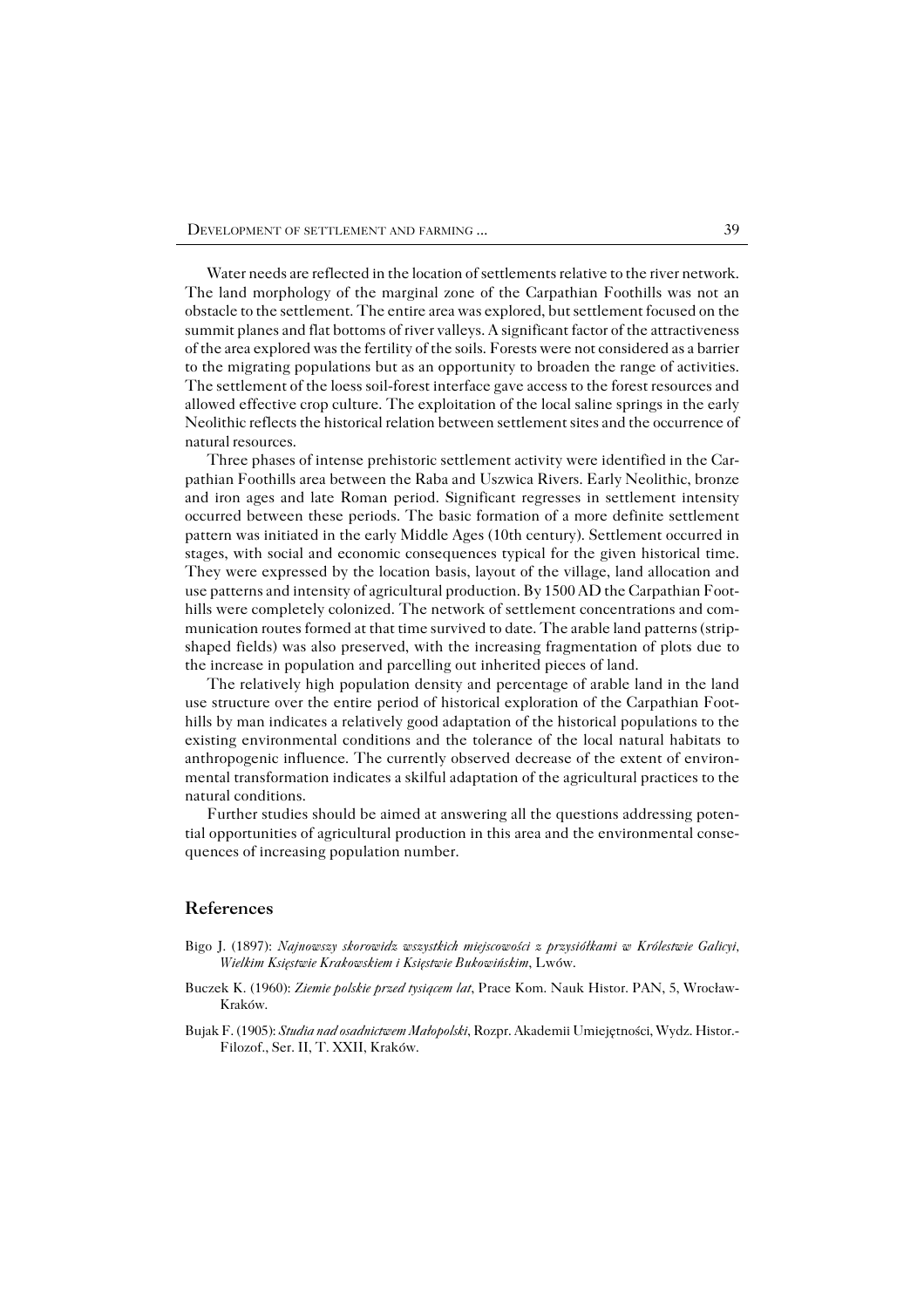Bujak F. (1908): *Galicya*, Lwów, Warszawa.

- Cetera A., Okoński J. (1993): *Nowe materiały archeologiczne z Bochni*, Rocznik Bocheński, T. I, Muzeum im. S. Fischera w Bochni.
- Cetera A., Okoński J. (1994): *Materiały do pradziejów prawobrzeża dolnego biegu Raby,* Rocznik Bocheński, T. II, Muzeum im. S. Fischera w Bochni.
- Dobrowolska M. (1961): *Przemiany środowiska geograficznego Polski do XV wieku*, PWN.
- Długosz J., *Liber Beneficiorum*, Archive of the Historical Museum in Tarnów.
- Galas P. (1959): *Średniowieczne nazwy terenowe ziemi bocheńskiej*, Onomastica, R.IV. z.2.
- Gedl M. (1975): *Kultura łużycka*, UJ, Kraków.
- Godłowski K., Kozłowski J. K. (1985): *Historia starożytna ziem polskich*, PWN, Warszawa.
- Grodziński S., Partyka A. (1980): *Bochnia i bocheńskie w latach 1772−1848* [in:] F. Kiryk, Z. Ruta (eds), *Bochnia. Dzieje miasta i regionu,* Kraków.
- Gruszka A., Gut A., Michalik S., Moroniewicz M., Plewniak J., Sadza M. (1992): *Inwentaryzacja zasobów przyrodniczych Gminy Nowy Wiśnicz*, manuscript at Town Office of Nowy Wiśnicz, Dept. of Agriculture, Land Management, Geodesy and Environmental Protection.
- Hampel J., Zawistowski J. (1980): *Stosunki gospodarcze i administracyjne w latach 1919−1939* [in:] F. Kiryk, Z. Ruta (eds), *Bochnia. Dzieje miasta i regionu*, Kraków.
- Hensel W., Wiślański T. (eds) (1979): *Prahistoria Ziem Polskich , Neolit*, T. II, Ossolineum.
- Jodłowski A., Skowronek S. (1980): *Pradzieje Bochni i regionu* [in:] F. Kiryk, Z. Ruta (eds), *Bochnia. Dzieje miasta i regionu*, Kraków.
- Kalicki T. (1997): *Zapis wahań klimatu i działalności człowieka w osadach małych pogórskich dopływów Wisły koło Krakowa*, Studia Geomorph. Carp.−Balc., XXXI, PAN, Kraków.
- Kataster bocheński (1879): Sign. K Bo 1−8, State Archive in Kraków, Dept. of Cartography.
- Klimek K. (1987): *Man's impact on fluvial processes in Western Carpathians*, Geografiska Annaler, 69A (1).
- Kruk J. (1973): *Studia osadnicze nad neolitem wyżyn lessowych*, IHKM PAN, Ossolineum.
- Kruk J. (1980): *Gospodarka w Polsce południowo−wschodniej w V−III tysiącleciu p.n.e*., IHKM PAN, Ossolineum.
- Kumor K. (1977): *Spis wojskowy ludności Galicji z 1808 r*. [in:] A. Szczypiorski (ed.), *Przeszłość demograficzna Polski*, Komitet Nauk Demograficznych Polskiej Akademii Nauk,T.10.
- Kumor K. (1984): *Spis wojskowy ludności Galicji z 1808 r*. [in:] A. Szczypiorski (ed.), *Przeszłość demograficzna Polski*, Komitet Nauk Demograficznych Polskiej Akademii Nauk, T.15.
- Leciejewicz L. (1989): *Słowianie Zachodni: Z dziejów tworzenia się średniowiecznej Europy*, Ossolineum.
- Ładogórski T. (1958): *Gęstość zaludnienia diecezji krakowskiej ok. 1340 r. − (1:800000)* [in:] *Studia nad zaludnieniem Polski XIV wieku*, PAN, Wrocław,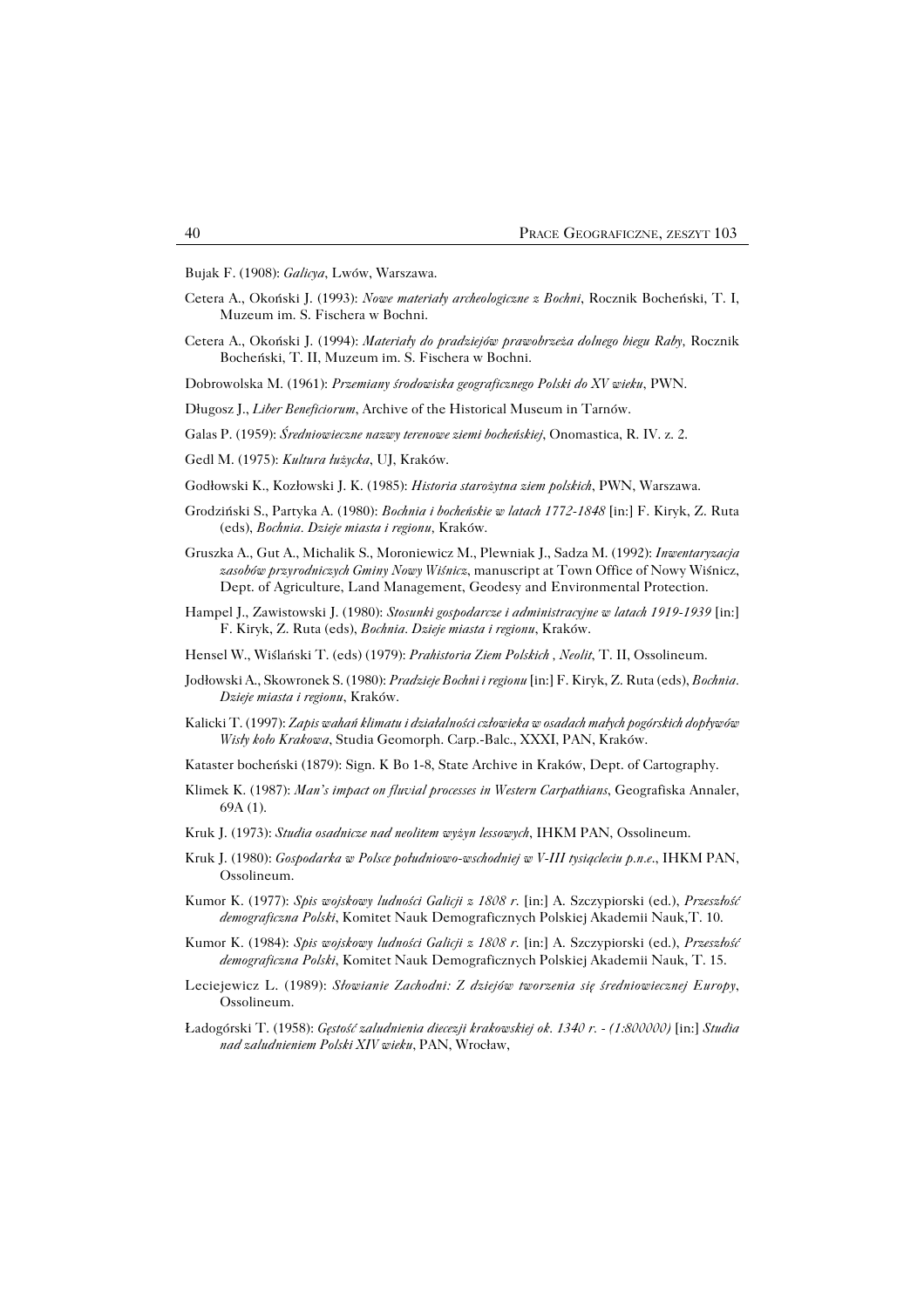- Machnik J. (1987): *Kultury z przełomu eneolitu i epoki brązu w strefie karpackiej*, Prace Kom. Archeolog. PAN, 26.
- Macinskij D., Tichanowa M. (1976): *Siedziby Słowian i kierunki ich ekspansji wokresie od I do VII w. n.e.,* Acta Archaeologica Carpathica, T. XVI, Ossolineum.
- Maruszczak H. (1988): *Zmiany środowiska przyrodniczego kraju w czasach historycznych* [in:] L.Starkel (ed.), *Przemiany środowiska geograficznego Polski*, Ossolineum.
- Materiały Archiwum Państwowego w Krakowie (Materials of the State Archive in Cracow) (1897): *Rewizya katastru podatku gruntowego. Zestawienie klasowe,* pow. Bochnia: gm. Brzeźnica, gm. Gorzków, gm. Kobyle, gm. Łapczyca, gm. Nieszkowice.
- Mateszew S. (1980): *Osadnictwo i stosunki własnościowe do końca XV w*. [in:] F. Kiryk, Z. Ruta (eds), *Bochnia. Dzieje miasta i regionu*, Kraków.
- Metryka franciszkańska (1820): Sign. I 8−9, I 24, I 40−42,44−45, I 49, I 51, I 73, I 78, I 100, I 148, I 163, I 200, I 207, I 211, I 224−225, I 295, I 334−335, Centr. Hist. Arch. of Ukraine in Lviv.
- Metryka józefińska (1787): Sign. I 7, 10, I 36, I 52, I 62, I 64, I 95−96, I 112, I 154−157, I 202, I229, I 296, I 300, I 303−305, I 314, I 316, Centr. Hist. Archive of Ukraine in Lviv.
- Rospond S. (1984): *Słownik etymologiczny miast i gmin PRL*, Ossolineum.
- Przyboś K. (1995): *Dzieje Karpat polskich* [in:] J. Warszyńska (ed.), *Karpaty Polskie*, Kraków.
- Rydlewski J., Valde−Nowak P. (1979): *Problem osadnictwa epoki kamienia w polskich Karpatach Zachodnich w świetle badań na polskiej Orawie i w regionie prawobrzeżnych dopływów górnej Wisły*, Acta Archaeologica Carpathica, T. XIX, Ossolineum.
- Rydzewski J. (1986): *Przemiany stref zasiedlenia na wyżynach lessowych Zachodniej Małopolski wepoce brązu i żelaza*, Archeologia Polski, T. XXXI, 1.
- Serafińska−Domańska M. (1991): *Nowy Wiśnicz w pobliżu zamku Kmitów i Lubomirskich*, Nowy Wiśnicz − Kraków
- *Słownik Geograficzny Królestwa Polskiego i innych krajów słowiańskich* (1880−1895): B. Chlebowski, F. Sulimierski, W. Walewski (eds), T. I − XIV, Warszawa.
- *Słownik historyczno−geograficzny województwa krakowskiego w średniowieczu* (1980−1993), Edited by: S. Chmielewski, A. Gąsiorowski, K. Górska−Gołaska, J. Laberschek, J. Luciński, J.Kurtyka, Z. Leszyńska−Skrętowa and F. Sikora, J. Wiśniewski, Instytut Historii PAN, Wrocław−Warszawa−Kraków−Gdańsk
- Starkel L. (1988): *Historia dolin rzecznych w holocenie* [in:] L. Starkel (ed.), *Przemiany środowiska geograficznego Polski*, Ossolineum.
- Stupnicki H. (1864): *Geograficzno−statystyczny opis Królestwa Galicyi i Lodomeryi*, Lwów
- Stelmach M., Malina R., Tkocz J., Żukowski B. (1988): *Obszary wiejskie i grunty rolnicze w Polsce − wyniki badań ankietowych 1988*, Inst. of Planning and Management of Rural Areas, Akad. Roln. in Wrocław.
- Stolarczyk M. (1980): *Przemiany gospodarcze i społeczne w latach 1949−1972* [in:] F. Kiryk, Z. Ruta (eds), *Bochnia. Dzieje miasta i regionu*, Kraków.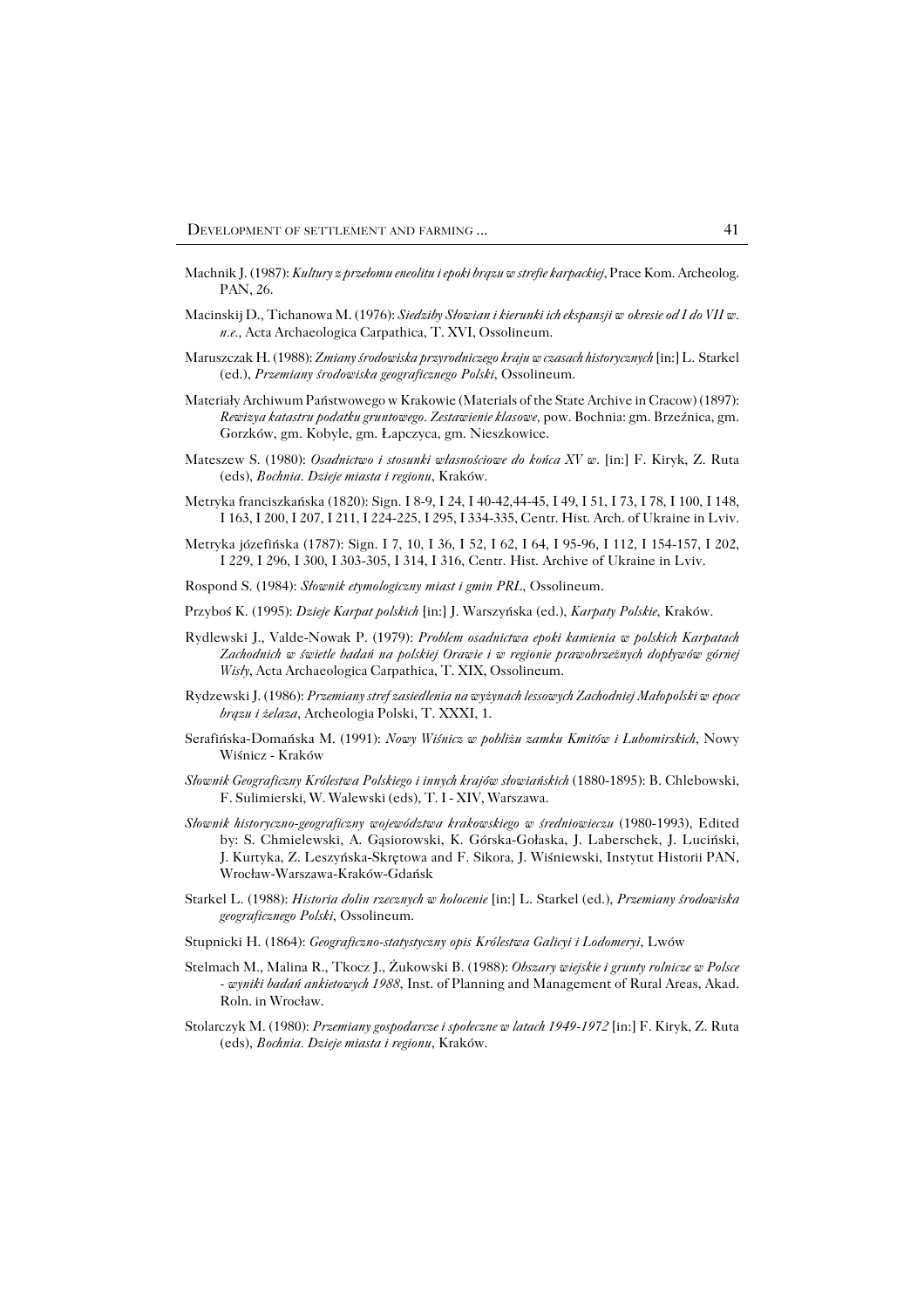Teki Schneidra, Sign. 1801, State Archive in Kraków, The Wawel Collection.

- Wielowiejski J. (ed.) (1981): *Prahistoria Ziem Polskich, Późny okres lateński i okres rzymski*, T. V, Ossolineum.
- Wojas Z. (1980): *Bocheńskie od połowy XVII w. do schyłku epoki staropolskiej* [in:] F. Kiryk, Z. Ruta (eds), *Bochnia. Dzieje miasta i regionu*, Kraków.
- Zaborski B. (1926): *O kształtach wsi w Polsce i ich rozmieszczeniu*, Prace Kom. Etnograf. Polskiej Akademii Umiejętności, 1, Kraków.
- Zdrada J. (1980): *W czasach autonomii galicyjskiej (1850−1918)* [in:] F. Kiryk, Z. Ruta (eds), *Bochnia. Dzieje miasta i regionu*, Kraków.
- Żaki A. (1974): *Archeologia Małopolski wczesnośredniowiecznej*, Prace Kom. Archeolog. PAN, 13, Ossolineum.

## **Rozwój osadnictwa i gospodarki rolnej od neolitu po czasy współczesne na obszarze progu Pogórza Karpackiego między Rabą a Uszwicą**

#### **Streszczenie**

Na podstawie materiałów archeologicznych i dokumentów historycznych scharakteryzowano osadnictwo i gospodarkę rolną w obszarze progu Pogórza Karpackiego (ryc.1).

Wrozwoju osadnictwa prahistorycznego wyróżniono trzy fazy wzmożonej aktywności osadniczo−gospodarczej: we wczesnym neolicie, na przełomie epoki brązu i żelaza, w późnym okresie rzymskim (tab.1).

Od wczesnego średniowiecza (X w.) do roku 1500 nastąpiło całkowite zasiedlenie progu Pogórza. Wytworzyła się wówczas sieć głównych skupisk osadniczych, ukształtowała się sieć komunikacyjna oraz powstał, zachowany po dzień dzisiejszy, łanowy układ gruntów (ryc. 4−9).

Okres od XV w. do przełomu XVIII/XIX w. − charakteryzowała eksploatacja środowiska przy zachowaniu stabilności całego układu geo−kulturowego. W okresie tym nie wystąpiły żadne katastrofalne przeobrażenia geoekosystemów pod wpływem działalności człowieka. Zachodzące zmiany miały charakter naturalny, czyli wpływ czynników wewnętrznych − klimatycznych, hydrologicznych, geomorfologicznych, pedologicznych, dominował nad wpływami zewnętrznymi - antropogenicznymi. Dla przełomiu XVIII/XIX w. stosunek powierzchni terenów leśnych i łąk do powierzchni terenów zabudowanych wynosił 1,6 (stosunek ten nazwano wskaźnikiem stopnia przekształcenia środowiska). Przy średniej gęstości zaludnienia 82 osoby/km² wskaźnik antropopresji wynosił 13. W tym czasie wskaźnik stopnia przekształcenia środowiska ziem polskich był podobny (1,5), ale wskaźnik antropopresji był 3−krotnie mniejszy (z powodu mniejszej gęstości zaludnienia − 27 osób/km<sup>2</sup> ) (ryc. 11 i 12).

Ostatni okres dwustu lat cechuje się silną presją człowieka na środowisko. Sytuacja społeczno−ekonomiczna spowodowała intensywną eksploatację środowiska. Konsekwencje wyrębu lasów, dalszych podziałów gospodarstw, wprowadzenia upraw okopowych, braku fachowości oraz dbałości o stan uprawianej ziemi ujawniły się zarówno w kajobrazie, jak iwnieefektywnej produkcji rolnej. W okresie tym stopień przekształcenia środowiska był największy; wyliczony wskaźnik wynosił 1,7. Oznacza to, że w ciągu tysiąclecia wskaźnik stopnia